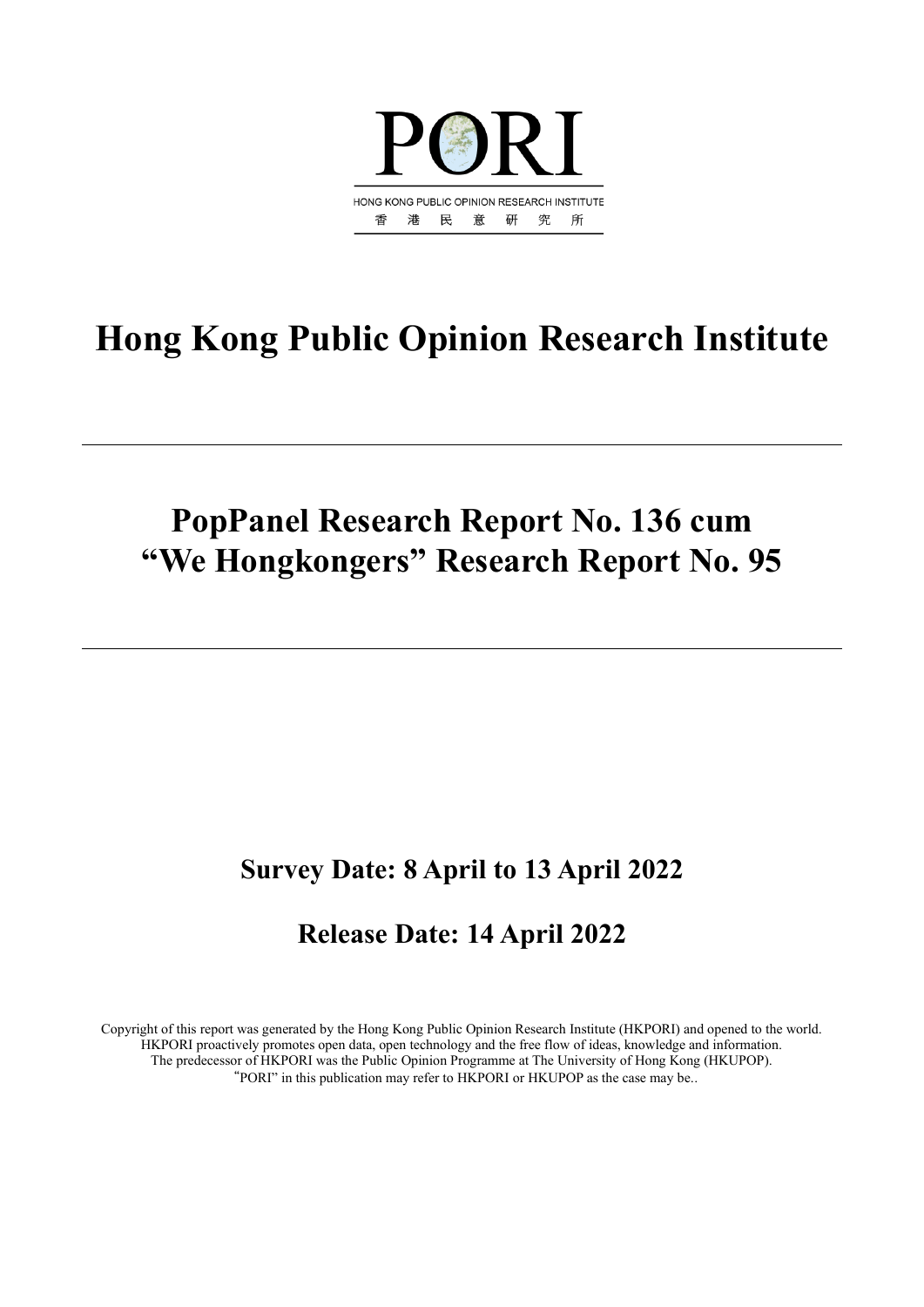#### **Research Background**

"We Hongkongers" is an initiative advocated by Hong Kong Public Opinion Research Institute (HKPORI), with the support of many members of the civic society. With reference to the petition website "We the People" hosted by the White House of the United States, "We Hongkongers" aims to reflect public sentiment by conducting scientific research on any issues raised by Hong Kong citizens: [https://www.pori.hk/research-reports-en/wehkers.html?lang=en.](https://www.pori.hk/research-reports-en/wehkers.html?lang=en)

"We Hongkongers" Project officially started on 17 October 2019, in the form of intensive rolling surveys. A total of 12 reports were published as of 23 December 2019. In mid-May 2020, in response to the rapid changes in Hong Kong's political and public sentiment, HKPORI redeveloped the "We Hongkongers" Project. Coupled with the rapid development of the "HKPOP Panel" established by PORI in July 2019, PORI decided to launch the "We Hongkongers Panel Survey" to further strengthen interaction with the public and as well as collect and analyze public opinion and there are 29 reports in total. In January 2021, PORI redeveloped the "We Hongkongers" Project again to strengthen the cooperation with non-governmental organizations, civil society organizations, concern groups and professional organizations, and the results will be released in the form of mini-forums to initiate policy discussions.

This report also represents Report No. 136 under HKPOP Panel survey series, as well as Report No. 95 under the "We Hongkongers" Project Series. The theme of this report is "the Budget".

HKPORI sent out emails to all panel members at the beginning of the survey, inviting them to fill in the questionnaire at the designated online platform. Members were allowed to make repeated submissions, while only the last submission of each individual member would be used for analysis.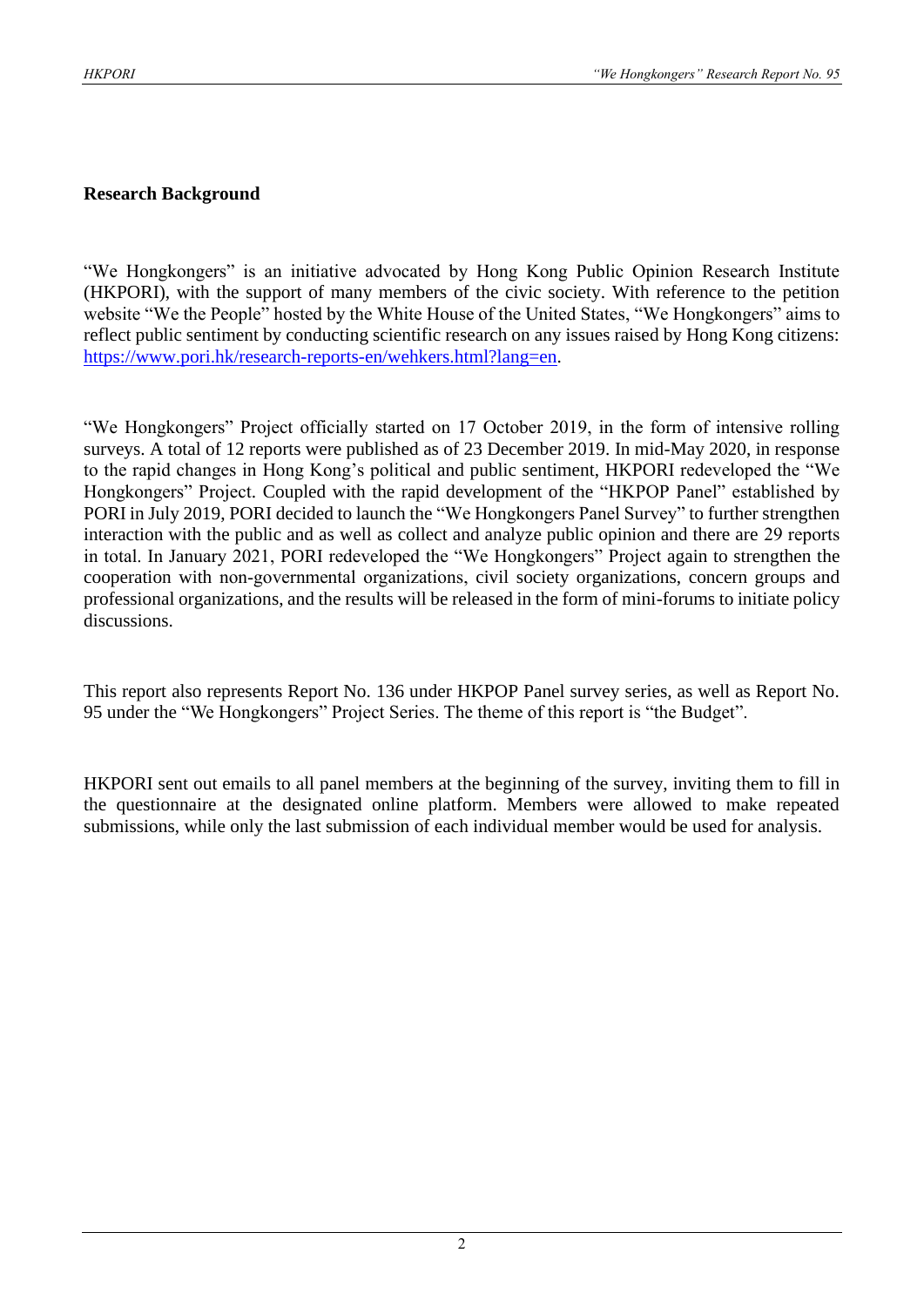#### **Contact Information**

Herewith the contact information of the "We Hongkongers" Panel Survey:

| Survey method                 | Online survey                                                                                                                                                                                                                                                                                                                                     |
|-------------------------------|---------------------------------------------------------------------------------------------------------------------------------------------------------------------------------------------------------------------------------------------------------------------------------------------------------------------------------------------------|
| Target population             | HKPOP Panel samples, namely Hong Kong People Representative Panel<br>(Probability-based Panel) and Hong Kong People Volunteer Panel (Non-<br>probability-based Panel)                                                                                                                                                                             |
| Weighting method              | Rim-weighted according to 1) gender-age distribution, educational<br>attainment (highest level attended) distribution and economic activity<br>status distribution of Hong Kong population from Census and Statistics<br>Department; 2) appraisal of political condition and political inclination<br>distribution from regular tracking surveys. |
| Date of survey                | $8$ April, $3$ pm $-13$ April, $3$ pm                                                                                                                                                                                                                                                                                                             |
| Total sample size             | 5,685                                                                                                                                                                                                                                                                                                                                             |
| Response rate                 | $6.5\%$                                                                                                                                                                                                                                                                                                                                           |
| Sampling error <sup>[1]</sup> | Sampling error of percentages at $+/-1\%$ at 95% confidence level                                                                                                                                                                                                                                                                                 |

#### **Table 1: Detailed Contact Information**

[1] All error figures in this release are calculated at 95% confidence level. "95% confidence level" means that if we were to repeat a certain survey 100 times with different random samples, we would expect 95 times having the population parameter within the respective error margins calculated. Because of sampling errors, when quoting percentages, journalists should refrain from reporting decimal places, whereas one decimal place can be used when quoting rating figures.

#### **PopPanel Composition**

Regarding data collection, survey data from both the Hong Kong People Representative Panel and Hong Kong People Volunteer Panel were collected in the form of online questionnaire.

Among them, the Hong Kong People Representative Panel comes from members of the "HKPOP Panel" recruited in regular random telephone surveys. HKPORI uses "HKPOP Panel" as a framework for conducting surveys for different research projects, any eligible family member in the household may be invited to participate in a specific research.

Meanwhile, members of the Hong Kong People Volunteer Panel are recruited online. Citizens only need to self-register in HKPORI website to participate in online questionnaires.

All panel data collected will be adjusted using rim-weighting, to minimize the effects of self-selection bias or participation bias. Details are documented in the Weighting Procedure section.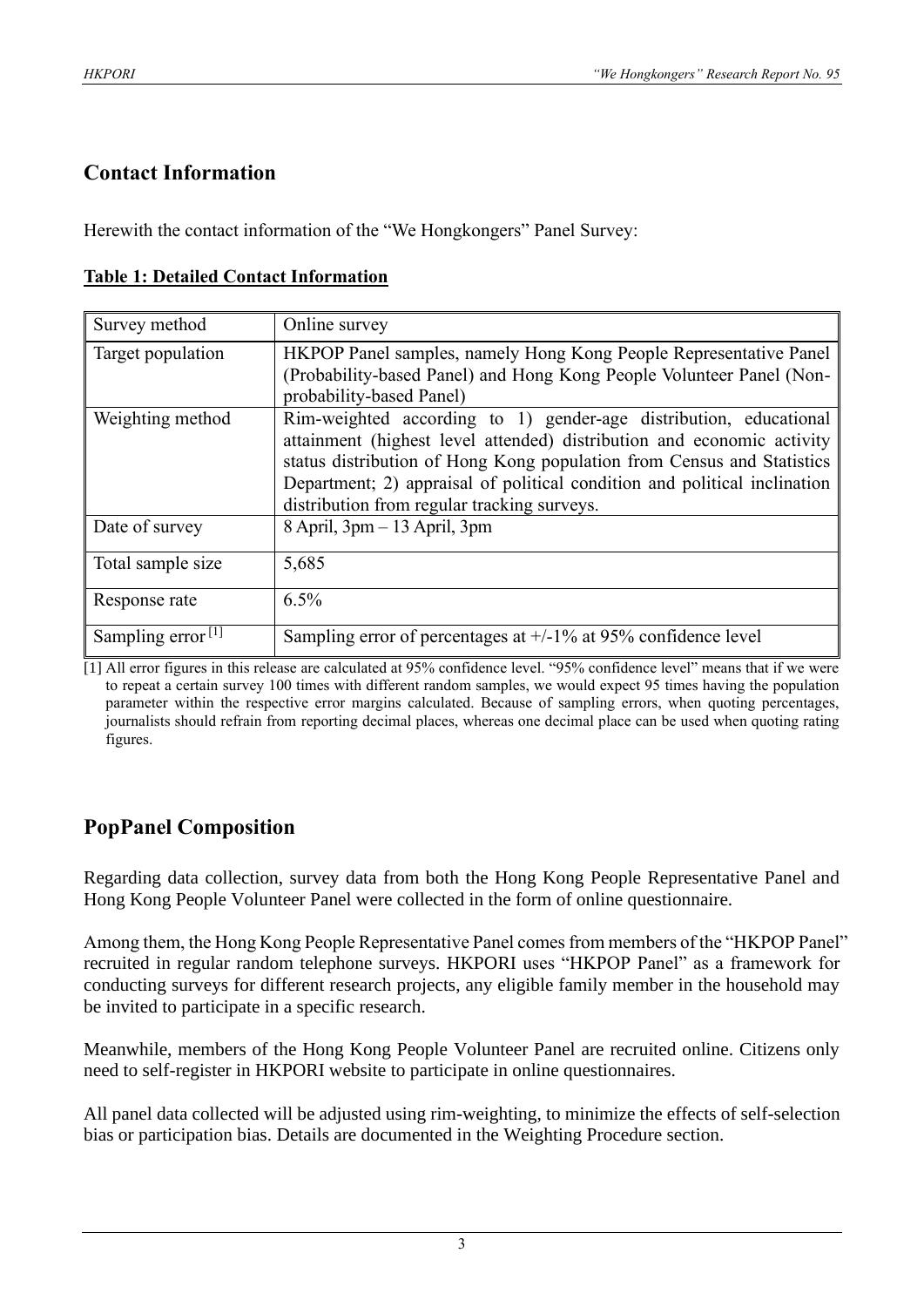.

#### **Response Rate**

HKPORI adopts a set of contact definition in compliance with most international standards. Historically, the social research community in Hong Kong has developed its own set of contact rates, cooperation rates, response rates, and so on. HKPORI normally reports the "success rate" for online surveys.

The calculation of the success rates in this study refers to the following tables.

#### **Table 2: Calculation of success rate of the HKPOP Panel (by HKPORI definition)**

| Success rate |             |                  |  |
|--------------|-------------|------------------|--|
|              |             | Successful cases |  |
|              | $x 100.0\%$ |                  |  |
|              | 5,685       | $x 100.0\%$      |  |
|              | 86,847      |                  |  |
| 6.5%         |             |                  |  |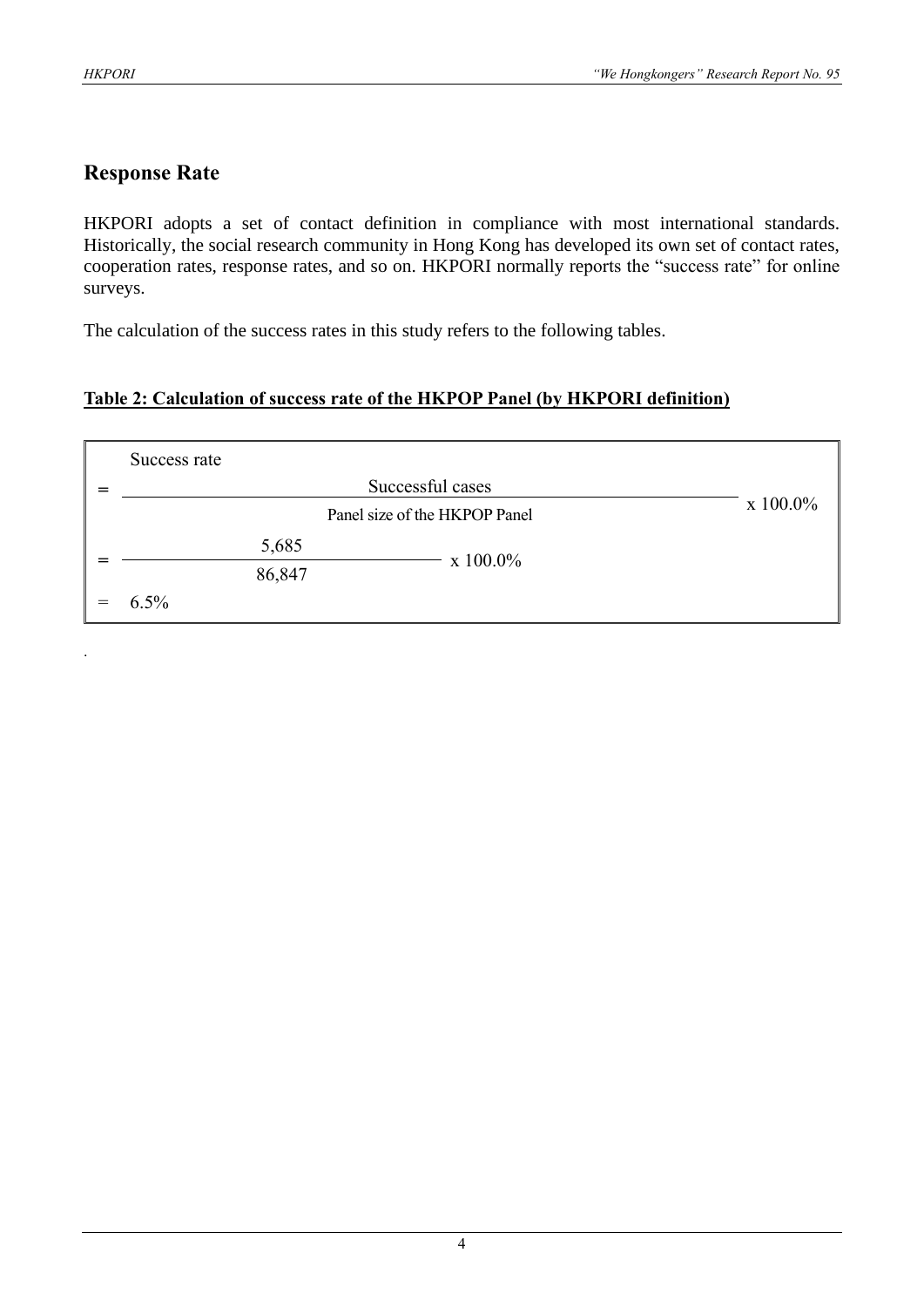### **Weighting Procedure**

HKPORI has continuously adopted and enhanced its weighting method over the past few decades. For this survey, HKPORI adopts a "2 by 5 by 2 by 4 by 5 by 4" weighting procedure involving six variables, namely, gender, age, educational attainment, economic activity status, appraisal of political condition and political inclination. Basically, the raw data of practically all random telephone surveys conducted by HKPORI are rim-weighted by the figures obtained from the Hong Kong Census and Statistics Department so that the marginal distribution of the sample in terms of gender, age, educational attainment and economic activity status would match with that of the general population figures from the Hong Kong Census and Statistics Department. The marginal distribution of the sample in terms of appraisal of political condition and political inclination would match that of the general population in HKPORI's regular tracking surveys. This rim-weighting method (sometimes called raking) is found to be the most practicable method in processing HKPORI's survey data.

Specifically, the gender and age groupings used for weighting are as follows:

- Male 12-29
- Male 30-39
- Male 40-49
- Male 50-59
- Male 60 or above
- Female 12-29
- Female 30-39
- $\bullet$  Female 40-49
- Female  $50-59$
- Female 60 or above

The educational attainments used for weighting are as follows:

• Secondary or below • Tertiary or above

The economic activity statuses used for weighting are as follows:

- Working population / Others
- Home-makers / Housewives
- **Students**
- Retired person

The appraisals of political condition used for weighting are as follows:

- Very satisfied
- Ouite satisfied
- Half-half // Don't know / hard to say // Refused to answer
- Quite dissatisfied
- Very dissatisfied

The political inclinations used for weighting are as follows:

- Pro-democracy camp
- Pro-establishment camp
- Localist
- Centrist // Other // No political inclination / politically neutral / do not belong to any camp // Don't know / hard to say // Refused to answer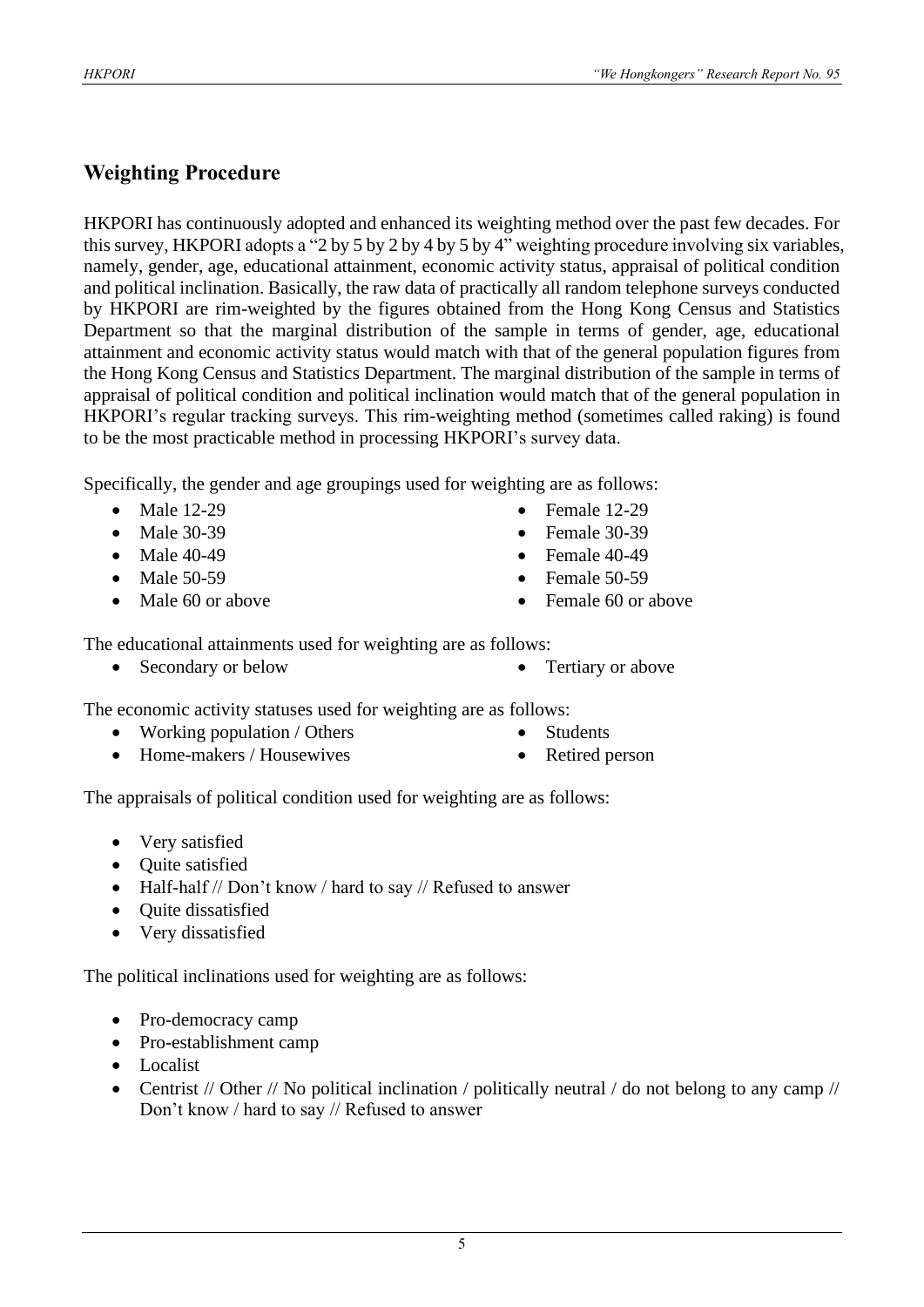#### **Quantitative Analysis Results**

Quantitative analysis results of the "We Hongkongers" Panel Survey, after applying the standard weighting procedures, are as follows, all questions listed hereby are opinion questions:

#### **Table 3: Q1 Survey results; Survey period: 8-13/4/2022**

| Q1 The government had launched         |                 |                                |                 |  |  |  |  |  |  |  |  |  |  |
|----------------------------------------|-----------------|--------------------------------|-----------------|--|--|--|--|--|--|--|--|--|--|
| public consultation exercises before   | Pro-democracy   | Non-pro-democracy              | <b>Combined</b> |  |  |  |  |  |  |  |  |  |  |
| 2022/23<br>Budget. Did<br>the<br>you   | camp supporters | camp supporters <sup>[2]</sup> |                 |  |  |  |  |  |  |  |  |  |  |
| participate in the public consultation | $(Base=4,774)$  | (Base=619)                     | (Base=5,679)    |  |  |  |  |  |  |  |  |  |  |
| to express your opinions?              |                 |                                |                 |  |  |  |  |  |  |  |  |  |  |
| <b>Yes</b>                             | $<1\%$          | 3%                             | $2\%$           |  |  |  |  |  |  |  |  |  |  |
| No.                                    | 99%             | 93%                            | 95%             |  |  |  |  |  |  |  |  |  |  |
| Don't remember                         | $1\%$           | 4%                             | 3%              |  |  |  |  |  |  |  |  |  |  |

[2] Include: pro-establishment camp supporters, centrist supporters, no political inclination / politically neutral / do not belong to any camp

#### Pro-democracy camp 99% supporters  $(n=4,774)$  $\blacksquare$  Yes  $\blacksquare$  No Non-pro-democracy 93% camp supporters\*  $\Box$  Don't  $(n=619)$ remember  $Combined'$  $95%$  $(n=5,679)$  $0\%$  $10\%$ 20% 30%  $40%$ 50%  $60%$ 70%  $80\%$ 90%  $100%$

#### **Chart 1: Q1 Combined chart**

\* Include: pro-establishment camp supporters, centrist supporters, no political inclination / politically neutral / do not belong to any camp.

^ The aggregated figures come from adjusting the by-group weighted figures using ratio of "pan-democratic" vs "nonpan-democratic" collected in regular tracking survey.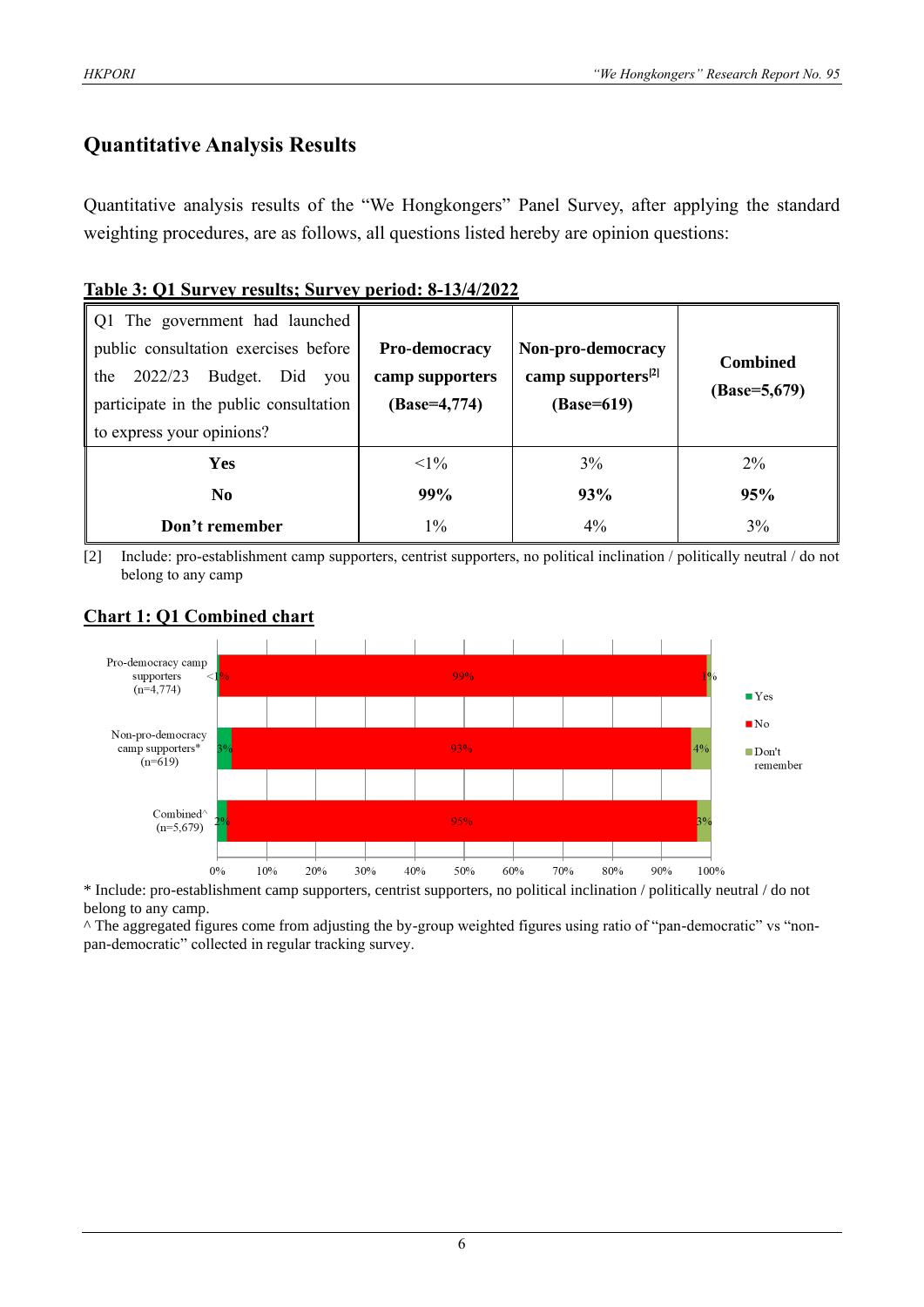#### **Table 4: Q2 Survey results; Survey period: 8-13/4/2022**

| Q2 There are views that the government<br>should issue more consumption vouchers<br>$(i.e., more than $10,000)$ to the people in<br>response to the economic pressure they are<br>currently suffering under the pandemic.<br>How much do you support or oppose the | Pro-democracy<br>camp supporters<br>$(Base=4,770)$ | Non-pro-democracy<br>camp supporters <sup>[3]</sup><br>(Base=619) | <b>Combined</b><br>$(Base=5,676)$ |  |  |
|--------------------------------------------------------------------------------------------------------------------------------------------------------------------------------------------------------------------------------------------------------------------|----------------------------------------------------|-------------------------------------------------------------------|-----------------------------------|--|--|
| above measure?                                                                                                                                                                                                                                                     |                                                    |                                                                   |                                   |  |  |
| <b>Strongly support</b><br><b>Support</b>                                                                                                                                                                                                                          | 58%<br>71%                                         | 37%<br>53%                                                        | 44%<br>59%                        |  |  |
| <b>Somewhat support</b>                                                                                                                                                                                                                                            | 14%                                                | 16%                                                               | 15%                               |  |  |
| <b>Half-half</b>                                                                                                                                                                                                                                                   | 18%                                                | 23%                                                               | 23%                               |  |  |
| Somewhat oppose                                                                                                                                                                                                                                                    | 6%                                                 | 15%                                                               | 11%                               |  |  |
| Oppose<br><b>Strongly oppose</b>                                                                                                                                                                                                                                   | 8%<br>2%                                           | 20%<br>6%                                                         | 15%<br>4%                         |  |  |
| Don't know / hard to say                                                                                                                                                                                                                                           | 3%                                                 | 3%                                                                | 3%                                |  |  |
| Mean <sup>[4]</sup>                                                                                                                                                                                                                                                | 4.2                                                | 3.7                                                               | 3.9                               |  |  |

[3] Include: pro-establishment camp supporters, centrist supporters, no political inclination / politically neutral / do not belong to any camp

[4] The mean value is calculated by quantifying all individual responses into 1, 2, 3, 4, 5 marks according to their degree of satisfaction level, where 1 is the lowest and 5 the highest, and then calculate the sample mean.



#### **Chart 2: Q2 Combined chart**

\* Include: pro-establishment camp supporters, centrist supporters, no political inclination / politically neutral / do not belong to any camp

^ The aggregated figures come from adjusting the by-group weighted figures using ratio of "pan-democratic" vs "nonpan-democratic" collected in regular tracking survey.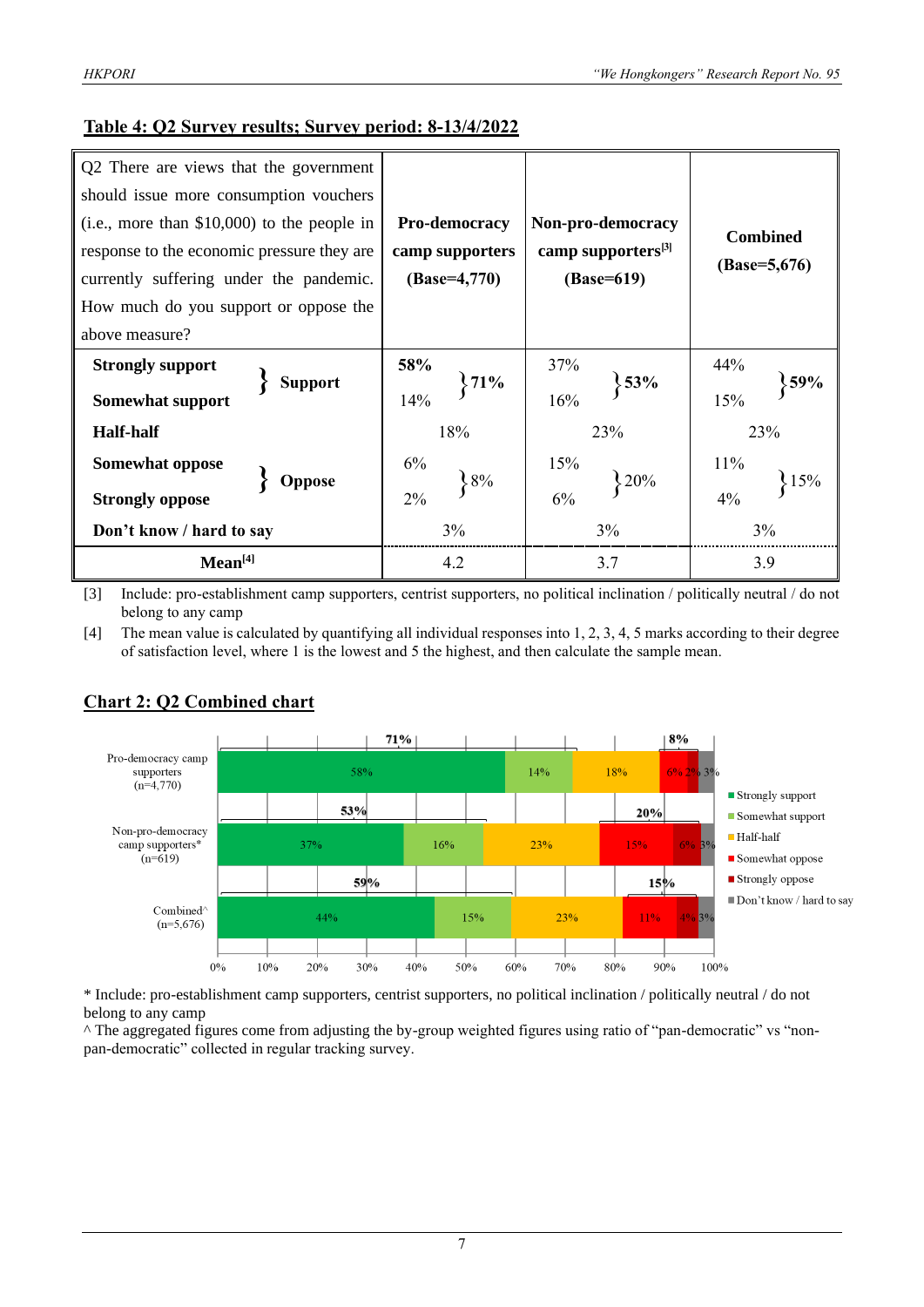#### **Table 5: Q3 Survey results; Survey period: 8-13/4/2022**

| Q3 The consumption vouchers are now<br>only issued to Hong Kong citizens aged 18<br>or above. How much do you support or<br>oppose the government also issuing the<br>consumption vouchers to Hong Kong<br>citizens aged below 18? | Pro-democracy<br>camp supporters<br>$(Base=4,776)$ | Non-pro-democracy<br>camp supporters <sup>[5]</sup><br>(Base=619) | <b>Combined</b><br>$(Base=5,682)$ |  |  |
|------------------------------------------------------------------------------------------------------------------------------------------------------------------------------------------------------------------------------------|----------------------------------------------------|-------------------------------------------------------------------|-----------------------------------|--|--|
| <b>Strongly support</b><br><b>Support</b><br><b>Somewhat support</b>                                                                                                                                                               | 26%<br>39%<br>14%                                  | 19%<br>33%<br>14%                                                 | 21%<br>35%<br>13%                 |  |  |
| <b>Half-half</b>                                                                                                                                                                                                                   | 28%                                                | 23%                                                               | 25%                               |  |  |
| Somewhat oppose                                                                                                                                                                                                                    | 16%                                                | 21%<br>342%                                                       | 20%                               |  |  |
| <b>Oppose</b><br><b>Strongly oppose</b>                                                                                                                                                                                            | 31%<br>15%                                         | 21%                                                               | 38%<br>18%                        |  |  |
| Don't know / hard to say                                                                                                                                                                                                           | $2\%$                                              | $2\%$                                                             | $2\%$                             |  |  |
| Mean <sup>[6]</sup>                                                                                                                                                                                                                | 3.2                                                | 2.9                                                               | 3.0                               |  |  |

[5] Include: pro-establishment camp supporters, centrist supporters, no political inclination / politically neutral / do not belong to any camp

[6] The mean value is calculated by quantifying all individual responses into 1, 2, 3, 4, 5 marks according to their degree of satisfaction level, where 1 is the lowest and 5 the highest, and then calculate the sample mean.



#### **Chart 3: Q3 Combined chart**

\* Include: pro-establishment camp supporters, centrist supporters, no political inclination / politically neutral / do not belong to any camp

^ The aggregated figures come from adjusting the by-group weighted figures using ratio of "pan-democratic" vs "nonpan-democratic" collected in regular tracking survey.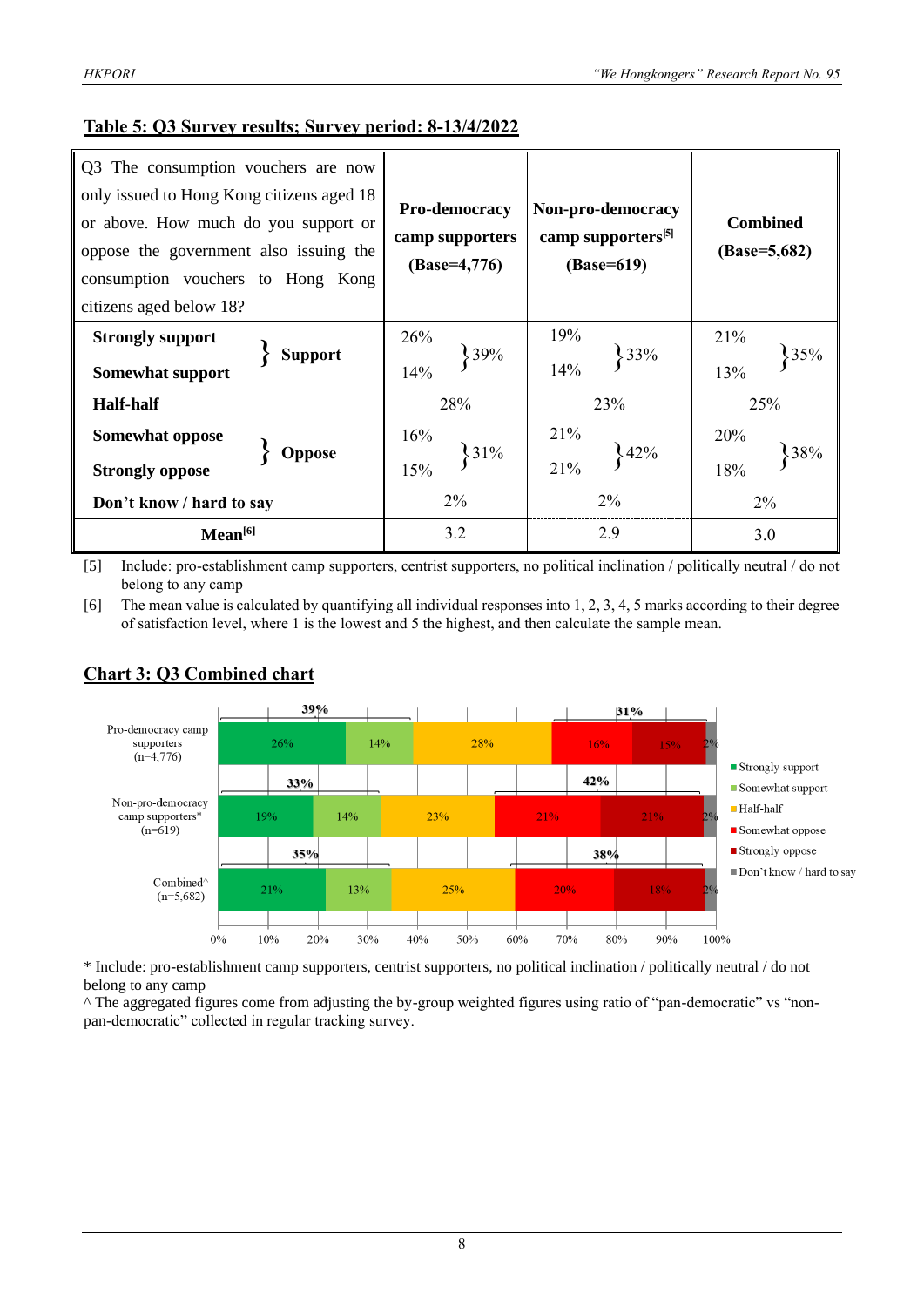#### **Table 6: Q4 Survey results; Survey period: 8-13/4/2022**

| Q4 Which of the following measures<br>do you think is more important? Please<br>rank the following in descending order<br>of importance.<br>[Pro-democracy camp supporters] | <b>Most</b><br>important<br>$(Base=4,779)$ | <b>Second</b><br>important<br>$(Base=4,779)$ | <b>Third</b><br>important<br>$(Base=4,768)$ | Fourth<br>important<br>$(Base=4,734)$ | Fifth<br>important<br>(Base=4,708) | <b>Sixth</b><br>important<br>$(Base=4, 638)$ |
|-----------------------------------------------------------------------------------------------------------------------------------------------------------------------------|--------------------------------------------|----------------------------------------------|---------------------------------------------|---------------------------------------|------------------------------------|----------------------------------------------|
| Revise housing, education and<br>healthcare policies, so that people<br>have more equal opportunities to<br>improve their lives                                             | 44%                                        | 20%                                          | 10%                                         | 15%                                   | 8%                                 | 1%                                           |
| <b>Support small and medium</b><br>enterprises to overcome the difficult<br>times<br>Stimulate the economy and promote                                                      | 14%                                        | 29%                                          | 21%                                         | 19%                                   | 13%                                | 4%                                           |
| the development of different<br>industries in Hong Kong                                                                                                                     | 6%                                         | 20%                                          | 36%                                         | 24%                                   | 12%                                | 2%                                           |
| <b>Build a liveable city</b><br>Remove the anti-pandemic<br>restrictions on entry from Mainland                                                                             | 5%<br>3%                                   | 12%<br>6%                                    | 17%<br>2%                                   | 15%<br>10%                            | 31%<br>16%                         | 21%<br>67%                                   |
| China<br>Remove the anti-pandemic<br>restrictions on entry from other<br>countries                                                                                          | 28%                                        | 13%                                          | 14%                                         | 17%                                   | 19%                                | 6%                                           |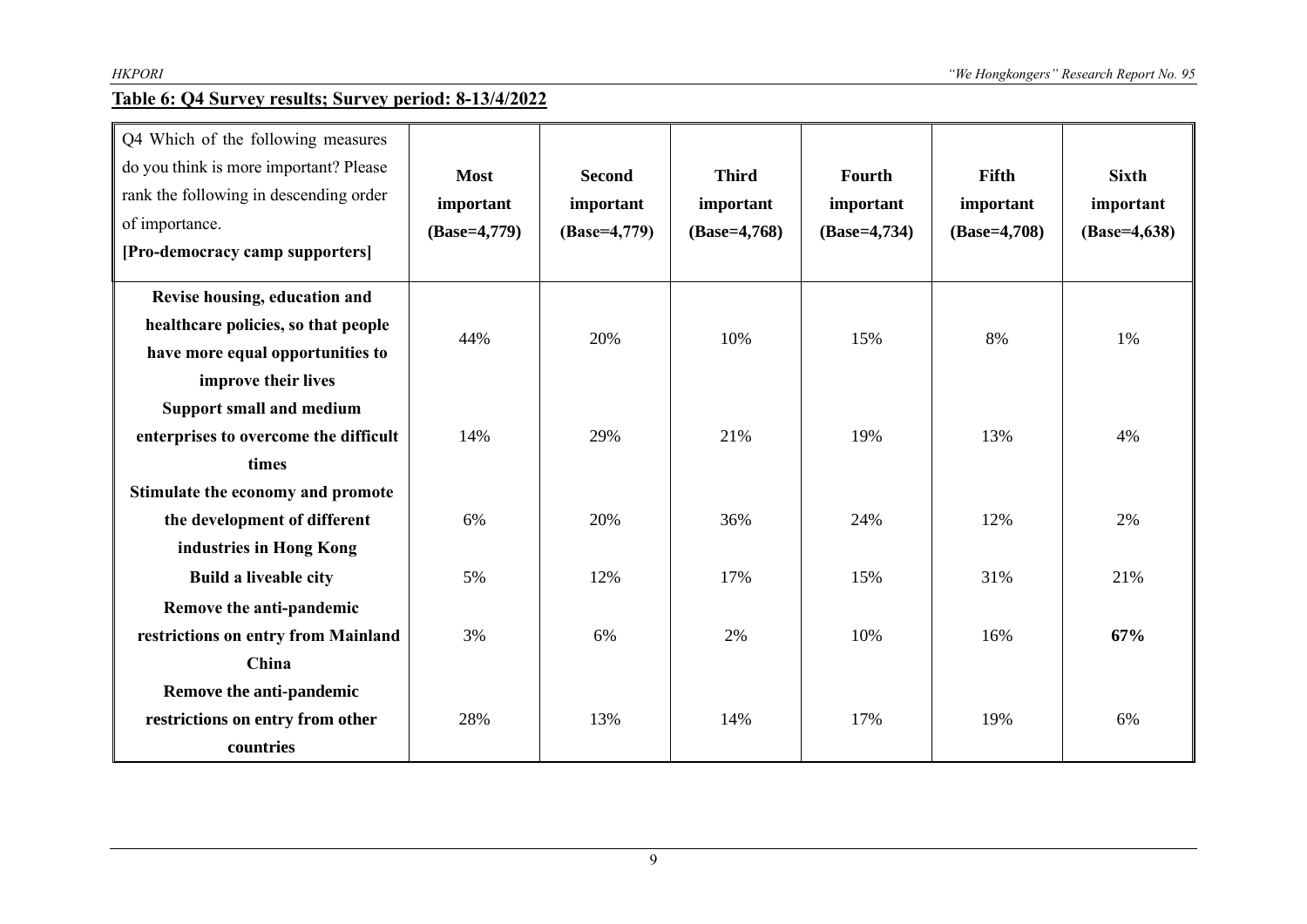

#### Revise housing, education and healthcare policies, so that people Most important  $44%$  $14%$  $6\%$  $5\%3\%$ 28% have more equal opportunities to improve their lives Support small and medium enterprises to overcome the difficult 12% Second important 20% 29% 20%  $6%$ 13% times Stimulate the economy and promote Third important  $10%$ 21%  $36%$ 17%  $14%$ the development of different industries in Hong Kong Build a liveable city  $24%$  $15%$ Fourth important 15% 19% 17% 10% Fifth important  $12%$  $31%$ 19% Remove the anti-pandemic<br>restrictions on entry from Mainland  $8%$ 13%  $16%$ China Sixth impmortant  $1\frac{9}{6}4\frac{9}{2}\frac{2\%}{6}$ 21%  $67%$  $6\%$ Remove the anti-pandemic restrictions on entry from other ┱  $\overline{\phantom{0}}$  $\mathbf{L}$ countries  $0\%$  $10%$ 40% 50%  $60%$ 70% 90% 100% 20% 30% 80%

#### **Chart 4: Q4 Specific political inclination group (pro-democracy camp supporters) chart**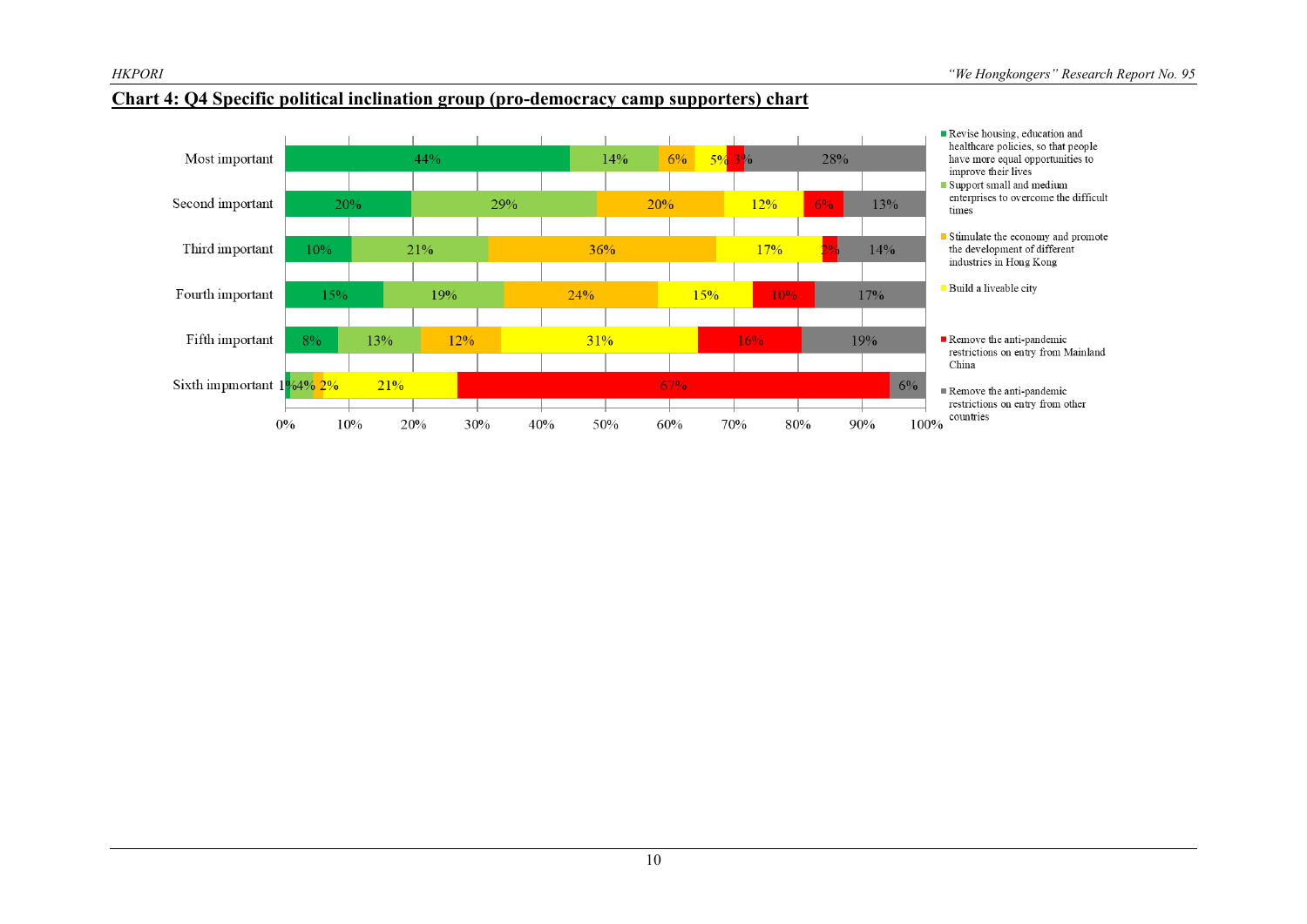#### **Table 7: Q4 Survey results; Survey period: 8-13/4/2022**

| Q4 Which of the following measures<br>do you think is more important? Please<br>rank the following in descending order<br>of importance.<br>[Non-pro-democracy camp<br>supporters <sup>[7]</sup> ] | <b>Most</b><br>important<br>$(Base=619)$ | <b>Second</b><br>important<br>$(Base=619)$ | <b>Third</b><br>important<br>$(Base=615)$ | Fourth<br>important<br>(Base=608) | Fifth<br>important<br>$(Base=605)$ | <b>Sixth</b><br>important<br>(Base=595) |
|----------------------------------------------------------------------------------------------------------------------------------------------------------------------------------------------------|------------------------------------------|--------------------------------------------|-------------------------------------------|-----------------------------------|------------------------------------|-----------------------------------------|
| Revise housing, education and<br>healthcare policies, so that people<br>have more equal opportunities to<br>improve their lives                                                                    | 42%                                      | 11%                                        | 12%                                       | 16%                               | 13%                                | 6%                                      |
| Support small and medium<br>enterprises to overcome the difficult<br>times<br>Stimulate the economy and promote                                                                                    | 11%                                      | 21%                                        | 26%                                       | 22%                               | 13%                                | 7%                                      |
| the development of different<br>industries in Hong Kong                                                                                                                                            | 17%                                      | 22%                                        | 23%                                       | 22%                               | 13%                                | 2%                                      |
| <b>Build a liveable city</b><br>Remove the anti-pandemic                                                                                                                                           | 6%                                       | 12%                                        | 14%                                       | 19%                               | 18%                                | 31%                                     |
| restrictions on entry from Mainland<br>China                                                                                                                                                       | 10%                                      | 21%                                        | 10%                                       | 12%                               | 21%                                | 26%                                     |
| Remove the anti-pandemic<br>restrictions on entry from other<br>countries                                                                                                                          | 14%                                      | 13%                                        | 14%                                       | 9%                                | 23%                                | 27%                                     |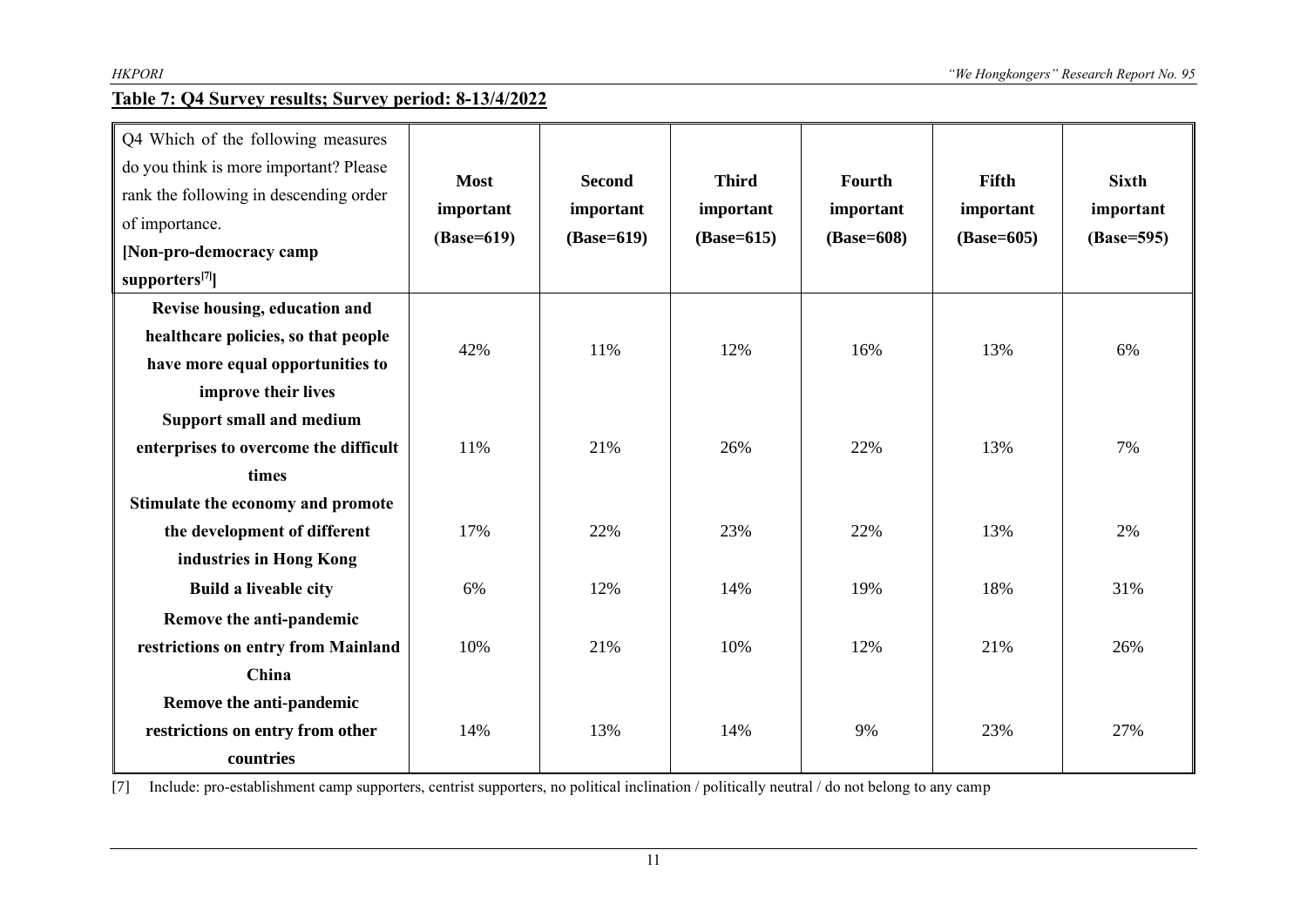

#### **Chart 5: Q4 Specific political inclination group (non-pro-democracy camp supporters) chart**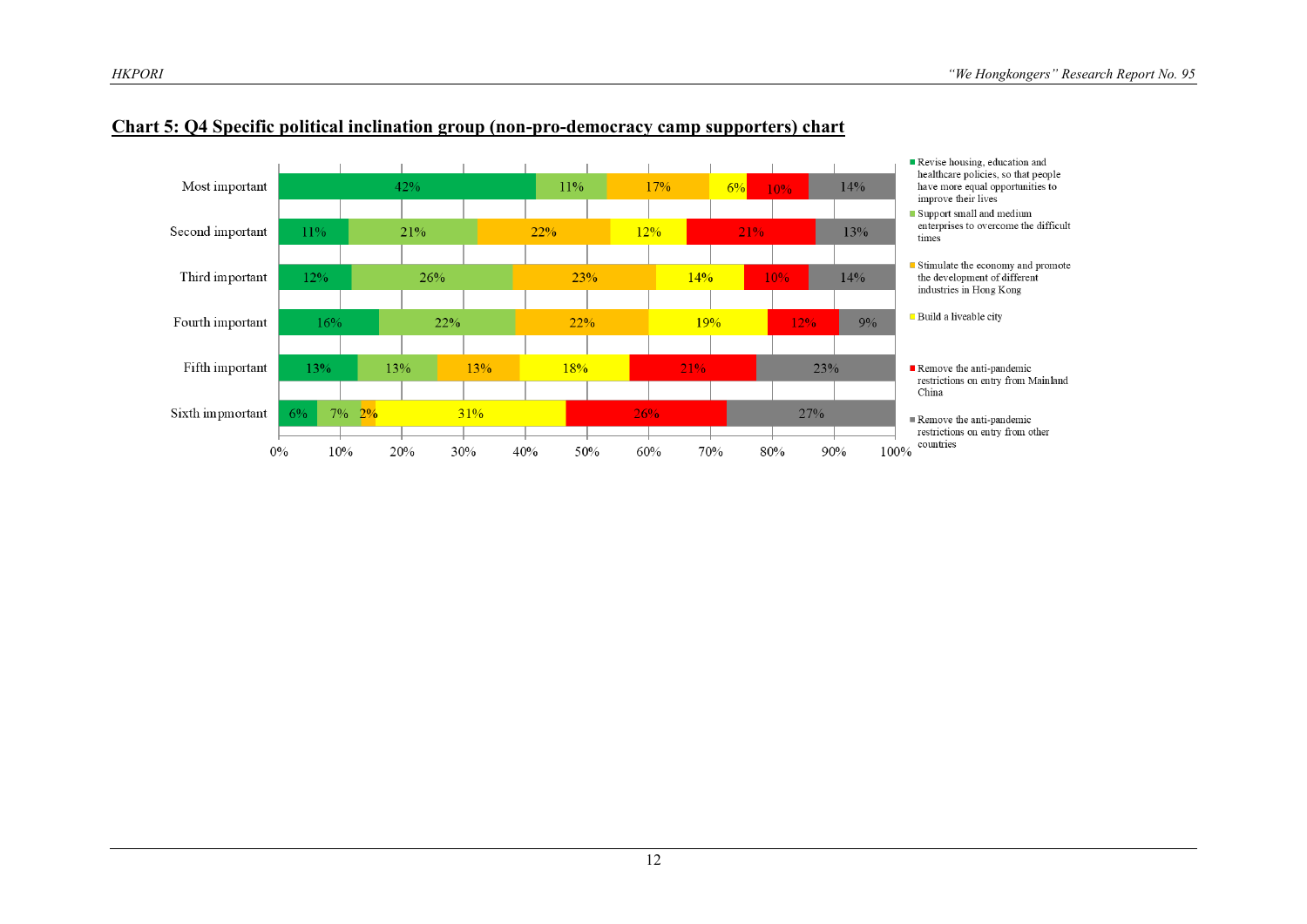#### **Table 8: Q4 Survey results; Survey period: 8-13/4/2022**

| Q4 Which of the following measures<br>do you think is more important? Please<br>rank the following in descending order<br>of importance.<br>[Combined] | <b>Most</b><br>important<br>$(Base=5,685)$ | <b>Second</b><br>important<br>$(Base=5,685)$ | <b>Third</b><br>important<br>$(Base=5,670)$ | Fourth<br>important<br>$(Base=5,626)$ | Fifth<br>important<br>$(Base=5,595)$ | <b>Sixth</b><br>important<br>$(Base=5,510)$ |
|--------------------------------------------------------------------------------------------------------------------------------------------------------|--------------------------------------------|----------------------------------------------|---------------------------------------------|---------------------------------------|--------------------------------------|---------------------------------------------|
| Revise housing, education and<br>healthcare policies, so that people<br>have more equal opportunities to<br>improve their lives                        | 44%                                        | 14%                                          | 11%                                         | 16%                                   | 11%                                  | 4%                                          |
| <b>Support small and medium</b><br>enterprises to overcome the difficult<br>times<br>Stimulate the economy and promote                                 | 12%                                        | 23%                                          | 25%                                         | 21%                                   | 12%                                  | 6%                                          |
| the development of different<br>industries in Hong Kong                                                                                                | 13%                                        | 21%                                          | 26%                                         | 23%                                   | 14%                                  | 3%                                          |
| <b>Build a liveable city</b><br>Remove the anti-pandemic<br>restrictions on entry from Mainland                                                        | 5%<br>7%                                   | 13%<br>16%                                   | 15%<br>8%                                   | 18%<br>10%                            | 23%<br>19%                           | 26%<br>40%                                  |
| China<br>Remove the anti-pandemic<br>restrictions on entry from other<br>countries                                                                     | 19%                                        | 13%                                          | 14%                                         | 12%                                   | 22%                                  | 20%                                         |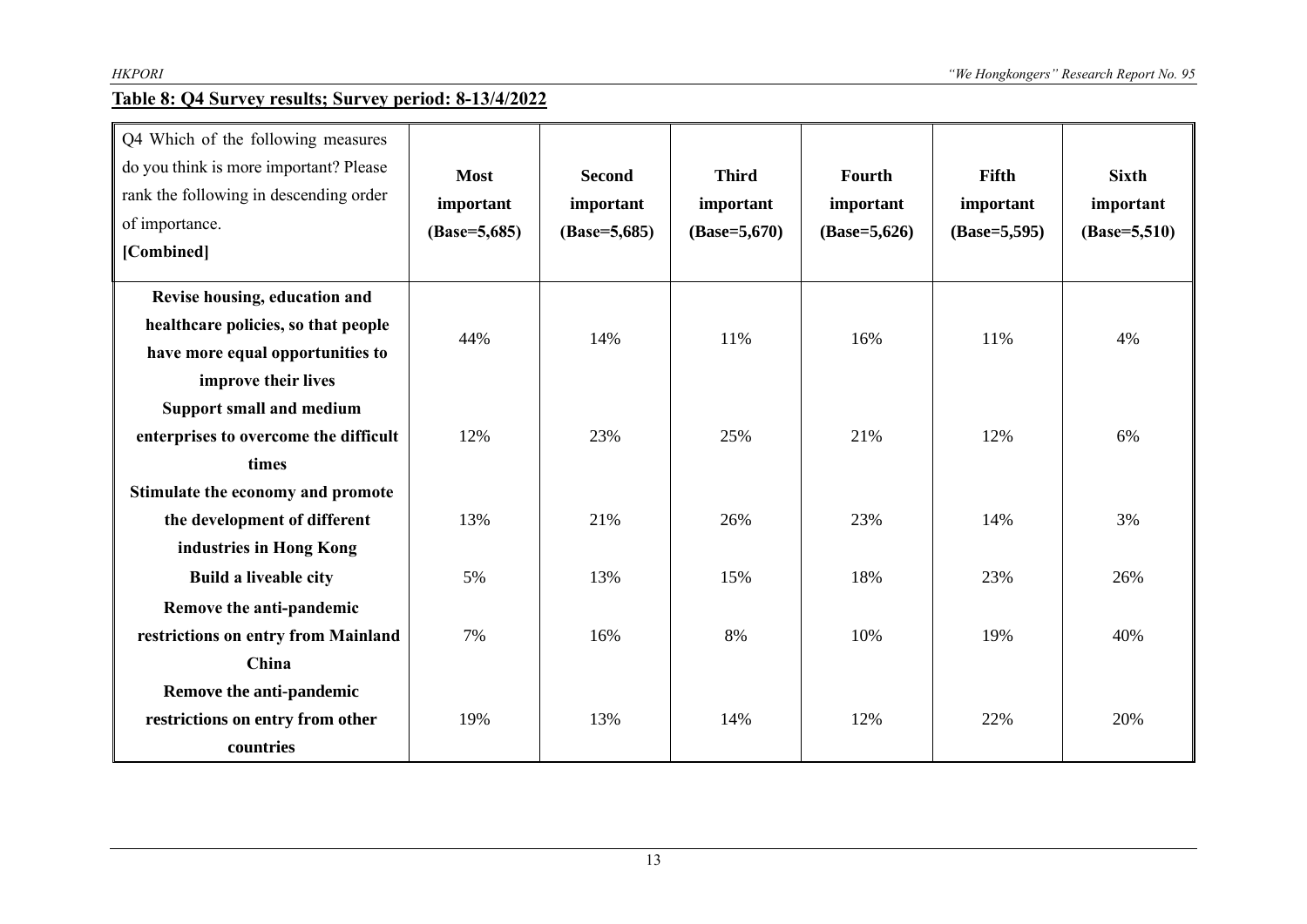

#### **Chart 6: Q4 Combined chart**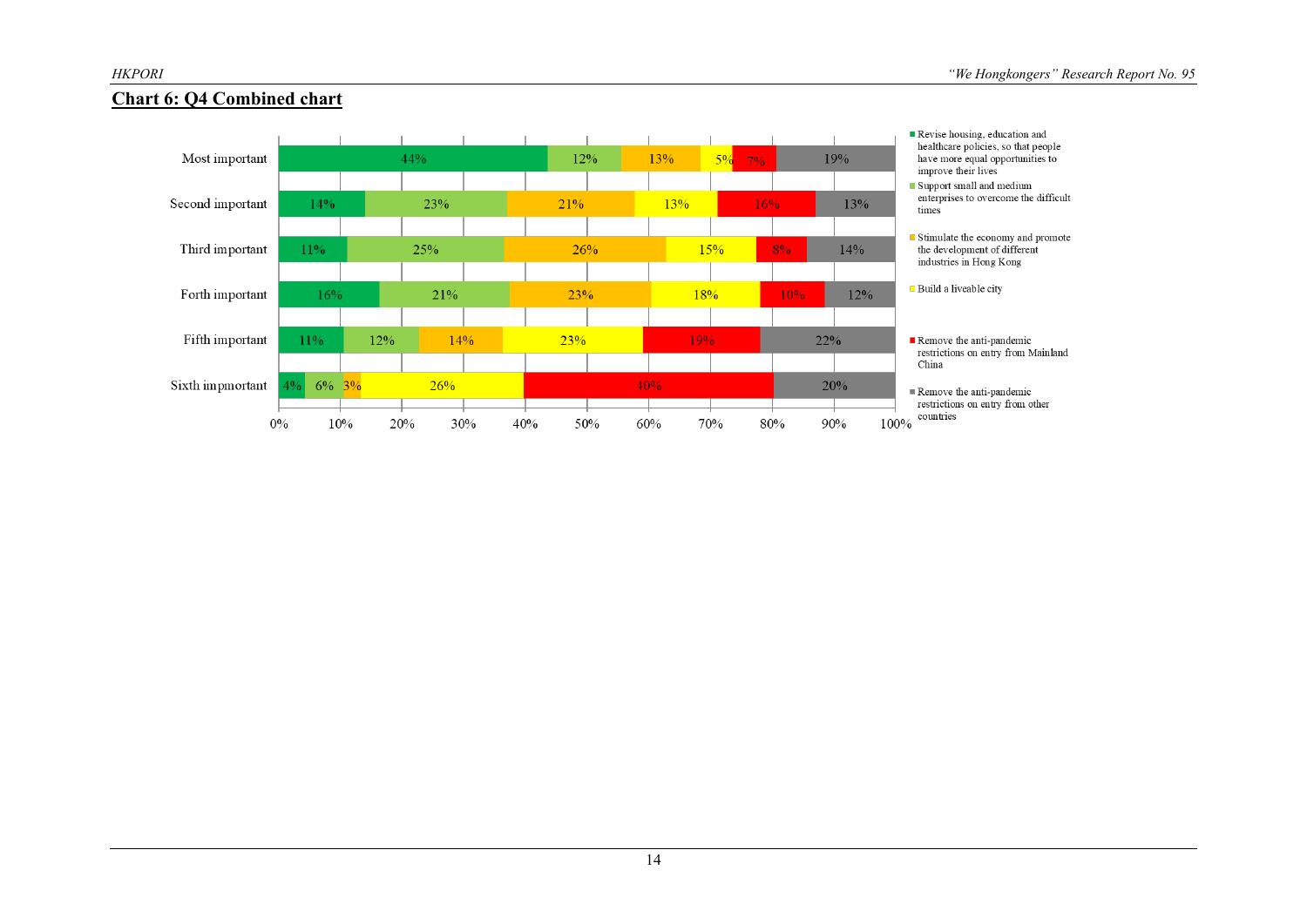# **Appendices**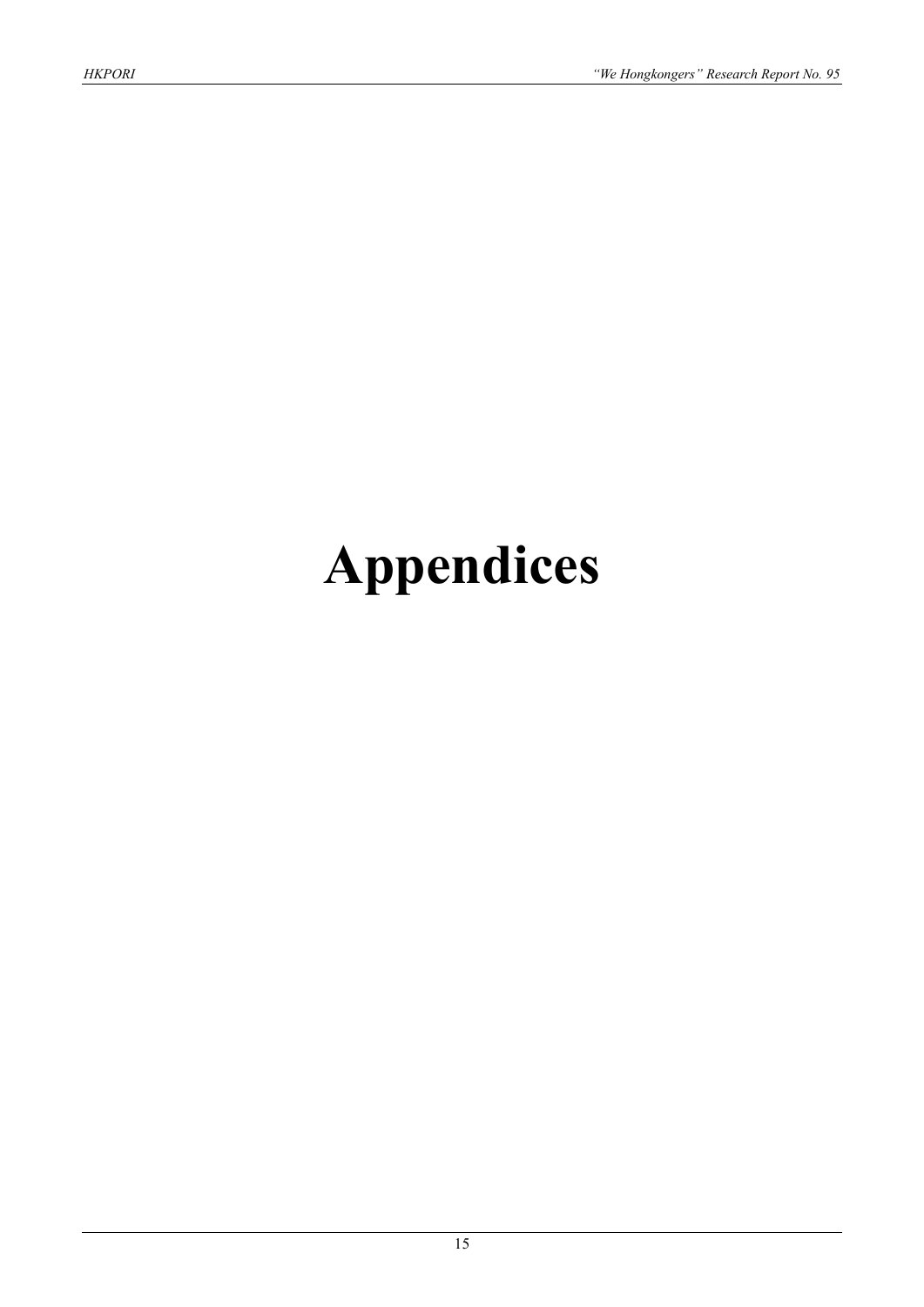#### **Appendix 1: Demographic profile of respondents**

| Gender: |                    |               | Pro-democracy camp supporters |      |                 |                | Non-pro-democracy camp supporters # |       |                 | Total |            |        |                 |
|---------|--------------------|---------------|-------------------------------|------|-----------------|----------------|-------------------------------------|-------|-----------------|-------|------------|--------|-----------------|
|         |                    | Raw sample    |                               |      | Weighted sample |                | Raw sample                          |       | Weighted sample |       | Raw sample |        | Weighted sample |
|         |                    | Freq          | %                             | Freq | $\%$            | Freq           | %                                   | Freq  | $\%$            | Freq  | $\%$       | Freq   | %               |
| Male    |                    | 2,574         | 53.9%                         | 546  | 36.4%           | 340            | 54.9%                               | 1,893 | 52.9%           | 3,065 | 53.9%      | 2,682  | 47.2%           |
| Female  |                    | 2,199         | $46.0\%$                      | 954  | 63.5%           | 277            | 44.7%                               | ,680  | 46.9%           | 2,607 | 45.9%      | 2,988  | 52.6%           |
| Other   |                    | $\mathfrak b$ | $0.1\%$                       |      | 0.1%            | $\overline{2}$ | 0.3%                                | 6     | 0.2%            | 12    | 0.2%       | 16     | $0.3\%$         |
|         | Total              | 4,779         | 100.0%                        | ,501 | 100.0%          | 619            | 100.0%                              | 3,578 | 100.0%          | 5,684 | 100.0%     | 5,685  | 100.0%          |
|         | Missing case $(s)$ | $\theta$      |                               |      |                 | 0              |                                     |       |                 |       |            | $\leq$ |                 |

| Age:                    | Pro-democracy camp supporters |            |          |                 |                  | Non-pro-democracy camp supporters # |                  |                 | Total |            |          |                 |  |
|-------------------------|-------------------------------|------------|----------|-----------------|------------------|-------------------------------------|------------------|-----------------|-------|------------|----------|-----------------|--|
|                         |                               | Raw sample |          | Weighted sample |                  | Raw sample                          |                  | Weighted sample |       | Raw sample |          | Weighted sample |  |
|                         | Freq                          | %          | Freq     | %               | Freq             | %                                   | Freq             | %               | Freq  | %          | Freq     | %               |  |
| $12 - 29$               | 688                           | 14.4%      | 406      | 27.1%           | 44               | 7.1%                                | 481              | 13.5%           | 789   | 13.9%      | 1,121    | 19.7%           |  |
| $30 - 39$               | 1,191                         | 24.9%      | 143      | 9.5%            | 122              | 19.7%                               | 581              | 16.2%           | 1,376 | 24.2%      | 771      | 13.6%           |  |
| $40 - 49$               | 1,208                         | 25.3%      | 210      | 14.0%           | 148              | 23.9%                               | 642              | 17.9%           | 1,435 | 25.3%      | 1,033    | 18.2%           |  |
| $50 - 59$               | 1,083                         | 22.7%      | 361      | 24.0%           | 161              | 26.0%                               | 742              | 20.8%           | 1,303 | 22.9%      | 1,197    | 21.1%           |  |
| 60 or above             | 606                           | 12.7%      | 382      | 25.4%           | 144              | 23.3%                               | 1,132            | 31.6%           | 779   | 13.7%      | 1,563    | 27.5%           |  |
| Total                   | 4,776                         | 100.0%     | 1,501    | 100.0%          | 619              | 100.0%                              | 3,578            | 100.0%          | 5,682 | 100.0%     | 5,685    | 100.0%          |  |
| Missing case $(s)$<br>3 |                               |            | $\leq$ 1 |                 | $\boldsymbol{0}$ |                                     | $\boldsymbol{0}$ |                 |       |            | $\leq$ ] |                 |  |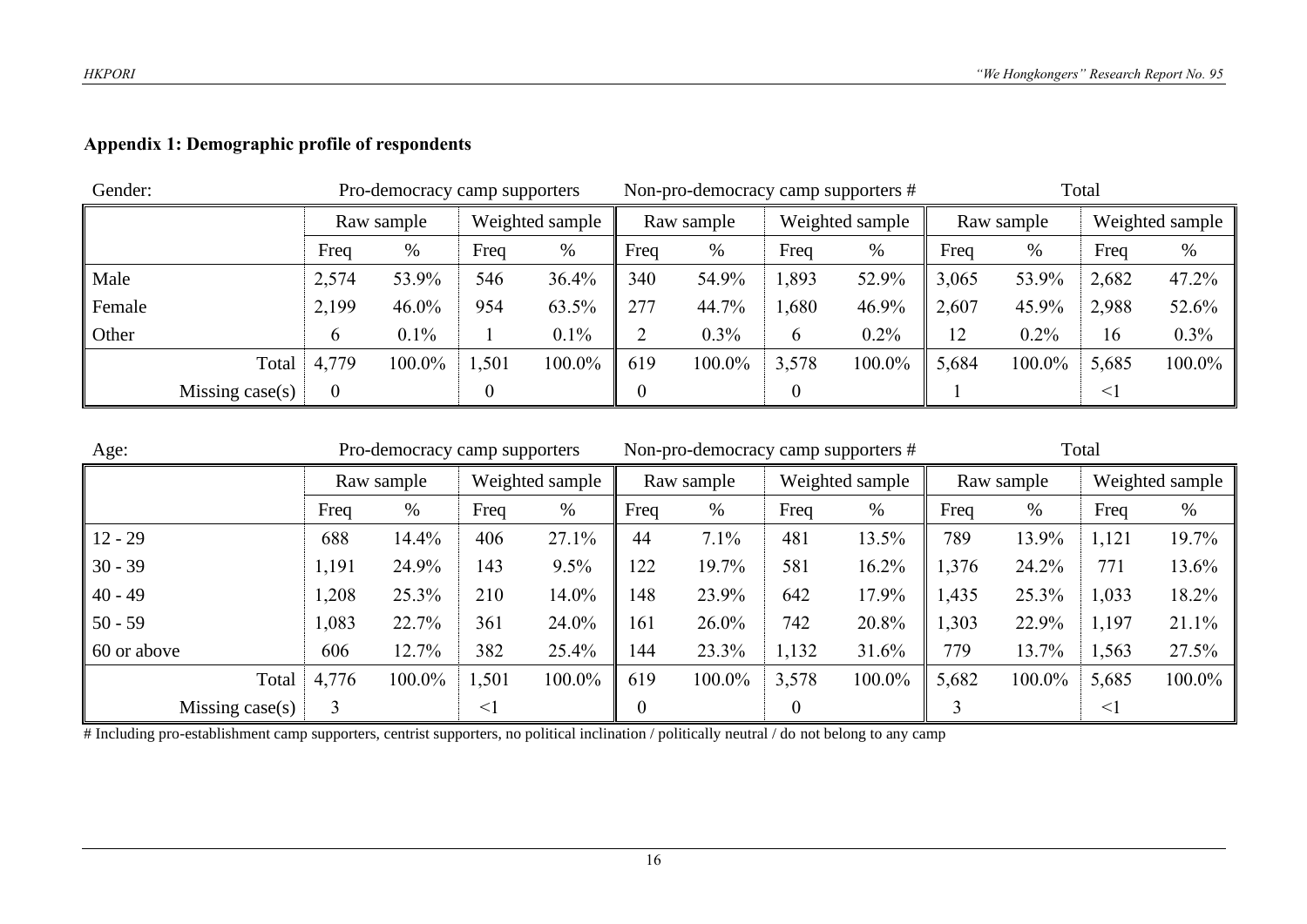| <b>Education attainment:</b><br>Pro-democracy camp supporters |            |         |                 |        |      |            |       | Non-pro-democracy camp supporters # | Total |            |       |                 |  |
|---------------------------------------------------------------|------------|---------|-----------------|--------|------|------------|-------|-------------------------------------|-------|------------|-------|-----------------|--|
|                                                               | Raw sample |         | Weighted sample |        |      | Raw sample |       | Weighted sample                     |       | Raw sample |       | Weighted sample |  |
|                                                               | Freq       | %       | Freq            | $\%$   | Freq | %          | Freq  | %                                   | Freq  | $\%$       | Freq  | %               |  |
| Primary or below                                              |            | $0.2\%$ | 62              | 4.2%   |      | $0.2\%$    | 9     | 0.3%                                | 11    | 0.2%       | 75    | 1.4%            |  |
| Secondary                                                     | 726        | 15.2%   | 621             | 41.4%  | 147  | 23.8%      | 1,453 | 41.0%                               | 897   | 16.1%      | 2,221 | 39.9%           |  |
| Tertiary or above                                             | 4,035      | 84.6%   | 817             | 54.5%  | 469  | 76.0%      | 2,086 | 58.8%                               | 4,652 | 83.7%      | 3,264 | 58.7%           |  |
| Total                                                         | 4,770      | 100.0%  | 1,500           | 100.0% | 617  | 100.0%     | 3,548 | 100.0%                              | 5,560 | 100.0%     | 5,560 | 100.0%          |  |
| Missing case $(s)$                                            | 9          |         |                 |        |      |            | 30    |                                     | 125   |            | 125   |                 |  |

| Occupation:                | Pro-democracy camp supporters |            |          |                 |            | Non-pro-democracy camp supporters # |                 |        | Total      |        |                 |        |
|----------------------------|-------------------------------|------------|----------|-----------------|------------|-------------------------------------|-----------------|--------|------------|--------|-----------------|--------|
|                            |                               | Raw sample |          | Weighted sample | Raw sample |                                     | Weighted sample |        | Raw sample |        | Weighted sample |        |
|                            | Freq                          | $\%$       | Freq     | $\%$            | Freq       | $\%$                                | Freq            | %      | Freq       | $\%$   | Freq            | %      |
| Administrators and         | 1,906                         | 40.0%      | 228      | 15.2%           | 222        | 36.0%                               | 785             | 22.1%  | 2,179      | 39.2%  | 1,072           | 19.3%  |
| professionals              |                               |            |          |                 |            |                                     |                 |        |            |        |                 |        |
| Clerks and service workers | 1,325                         | 27.8%      | 437      | 29.1%           | 148        | 24.0%                               | 853             | 24.0%  | 1,524      | 27.4%  | 1,435           | 25.8%  |
| Workers                    | 105                           | 2.2%       | 29       | 1.9%            | 25         | 4.1%                                | 206             | 5.8%   | 133        | 2.4%   | 240             | 4.3%   |
| <b>Students</b>            | 178                           | 3.7%       | 112      | 7.5%            | 11         | 1.8%                                | 186             | 5.2%   | 197        | 3.5%   | 364             | 6.6%   |
| Home-makers /              | 208                           | 4.4%       | 186      | 12.4%           | 27         | 4.4%                                | 377             | 10.6%  | 240        | 4.3%   | 586             | 10.6%  |
| housewives                 |                               |            |          |                 |            |                                     |                 |        |            |        |                 |        |
| Others                     | 1,046                         | 21.9%      | 510      | 34.0%           | 183        | 29.7%                               | 1,140           | 32.2%  | 1,280      | 23.1%  | 1,855           | 33.4%  |
| Total                      | 4,768                         | 100.0%     | 1,501    | 100.0%          | 616        | 100.0%                              | 3,547           | 100.0% | 5,553      | 100.0% | 5,553           | 100.0% |
| Missing $case(s)$          | 11                            |            | $\leq$ 1 |                 | 3          |                                     | 31              |        | 132        |        | 132             |        |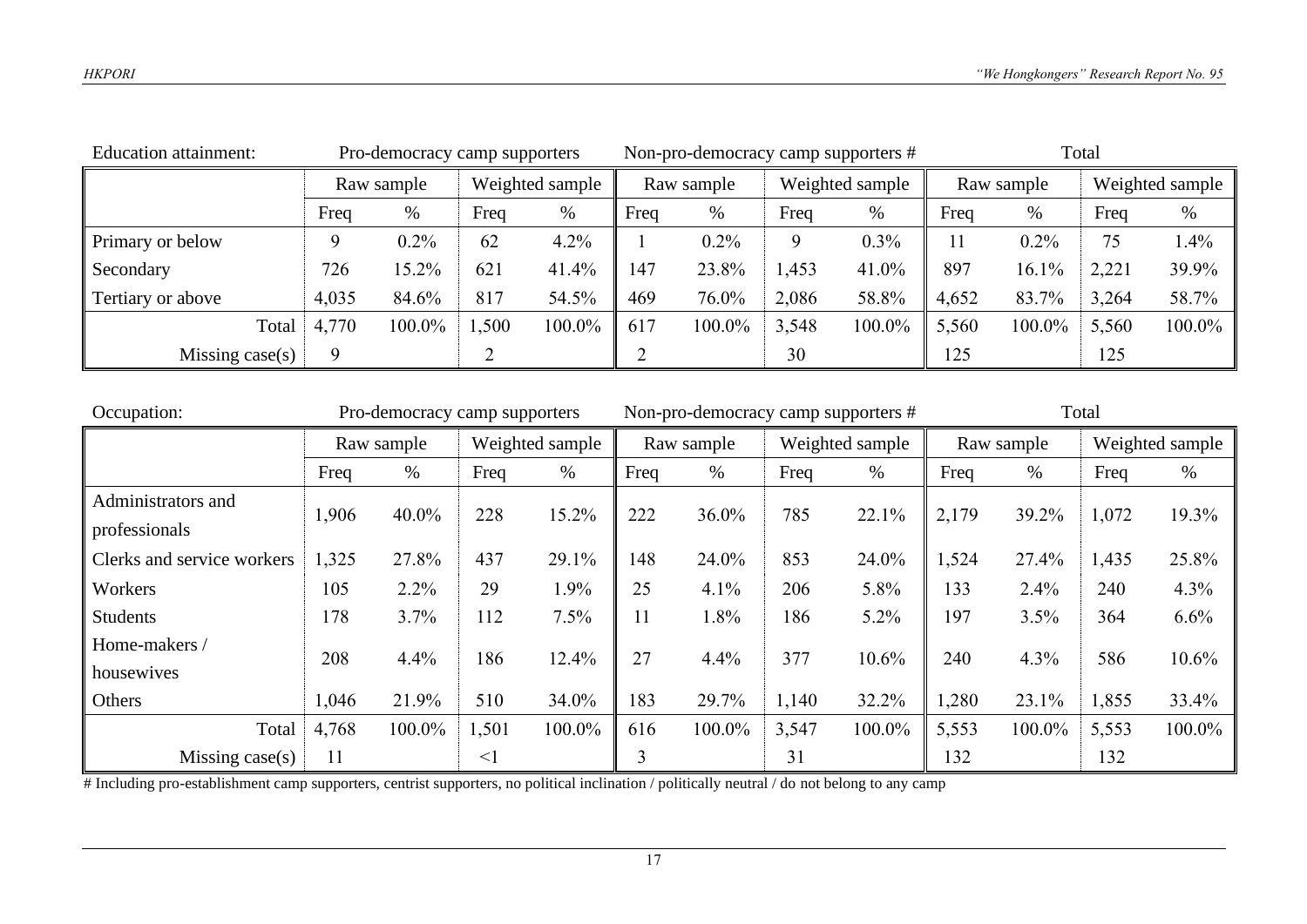| Political inclination:      | Pro-democracy camp supporters |            | Non-pro-democracy camp supporters # |                 |                  | Total      |                  |                 |       |            |       |                 |
|-----------------------------|-------------------------------|------------|-------------------------------------|-----------------|------------------|------------|------------------|-----------------|-------|------------|-------|-----------------|
|                             |                               | Raw sample |                                     | Weighted sample |                  | Raw sample |                  | Weighted sample |       | Raw sample |       | Weighted sample |
|                             | Freq                          | $\%$       | Freq                                | $\%$            | Freq             | %          | Freq             | $\%$            | Freq  | $\%$       | Freq  | $\%$            |
| Pro-democracy camp          | 2,748                         | 57.5%      | 1,053                               | 70.1%           | $\overline{0}$   | $0.0\%$    | $\boldsymbol{0}$ | $0.0\%$         | 2,748 | 49.4%      | 1,053 | 19.0%           |
| Pro-establishment camp      | $\overline{0}$                | $0.0\%$    | $\overline{0}$                      | $0.0\%$         | 43               | 6.9%       | 925              | 25.9%           | 43    | $0.8\%$    | 925   | 16.7%           |
| Localist                    | 2,031                         | 42.5%      | 448                                 | 29.9%           | $\overline{0}$   | $0.0\%$    | $\boldsymbol{0}$ | $0.0\%$         | 2,031 | 36.5%      | 448   | 8.1%            |
| Centrist                    | $\overline{0}$                | $0.0\%$    | $\overline{0}$                      | $0.0\%$         | 222              | 35.9%      | 974              | 27.2%           | 222   | $4.0\%$    | 974   | 17.5%           |
| Others                      | $\overline{0}$                | $0.0\%$    | $\overline{0}$                      | $0.0\%$         | $\boldsymbol{0}$ | $0.0\%$    | $\boldsymbol{0}$ | $0.0\%$         | 53    | $1.0\%$    | 98    | 1.8%            |
| No political inclination /  |                               |            |                                     |                 |                  |            |                  |                 |       |            |       |                 |
| politically neutral / don't | $\overline{0}$                | $0.0\%$    | $\overline{0}$                      | $0.0\%$         | 354              | 57.2%      | 1,679            | 46.9%           | 354   | 6.4%       | 1,679 | 30.2%           |
| belong to any camp          |                               |            |                                     |                 |                  |            |                  |                 |       |            |       |                 |
| Don't know / hard to say    | $\overline{0}$                | $0.0\%$    | $\overline{0}$                      | $0.0\%$         | $\overline{0}$   | $0.0\%$    | $\overline{0}$   | $0.0\%$         | 114   | $2.0\%$    | 376   | 6.8%            |
| Total                       | 4,779                         | 100.0%     | 1,501                               | 100.0%          | 619              | 100.0%     | 3,578            | 100.0%          | 5,565 | 100.0%     | 5,553 | 100.0%          |
| Missing $case(s)$           | $\overline{0}$                |            | $\boldsymbol{0}$                    |                 | $\boldsymbol{0}$ |            | $\boldsymbol{0}$ |                 | 120   |            | 132   |                 |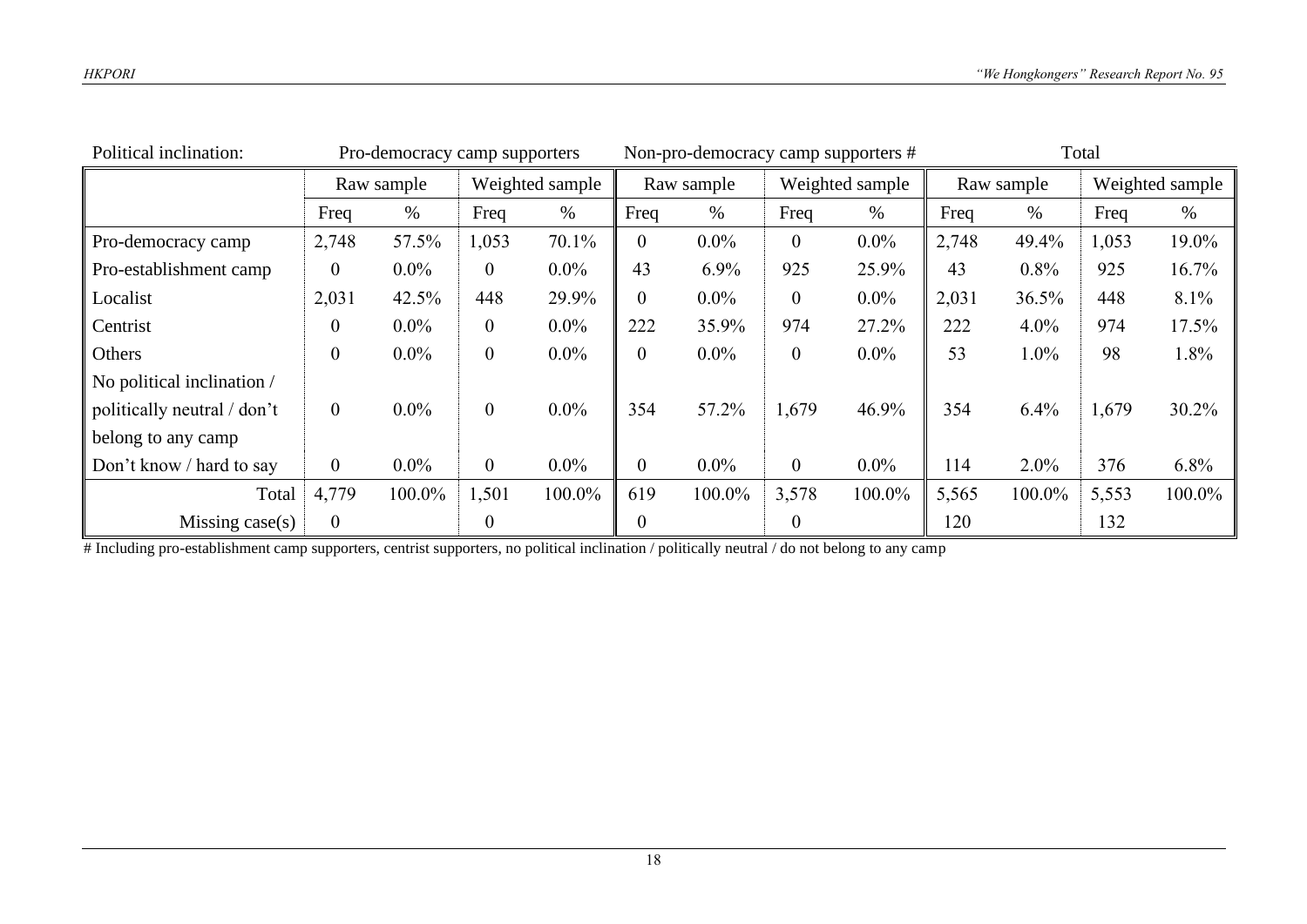#### **Appendix 2: Contact Information**

| Total valid samples     | 5,685            |
|-------------------------|------------------|
| Survey period           | 8-13/4/2022      |
| Success rate            | $6.5\%$          |
| Questionnaires sent out | 86,847           |
| Questionnaires received | 6,222            |
| Ineligible samples      | 35               |
| Invalid samples         | $\boldsymbol{0}$ |
| Incomplete samples      | 502              |
| Standard error          | $0.7\%$          |
| Sampling error          | 1.3%             |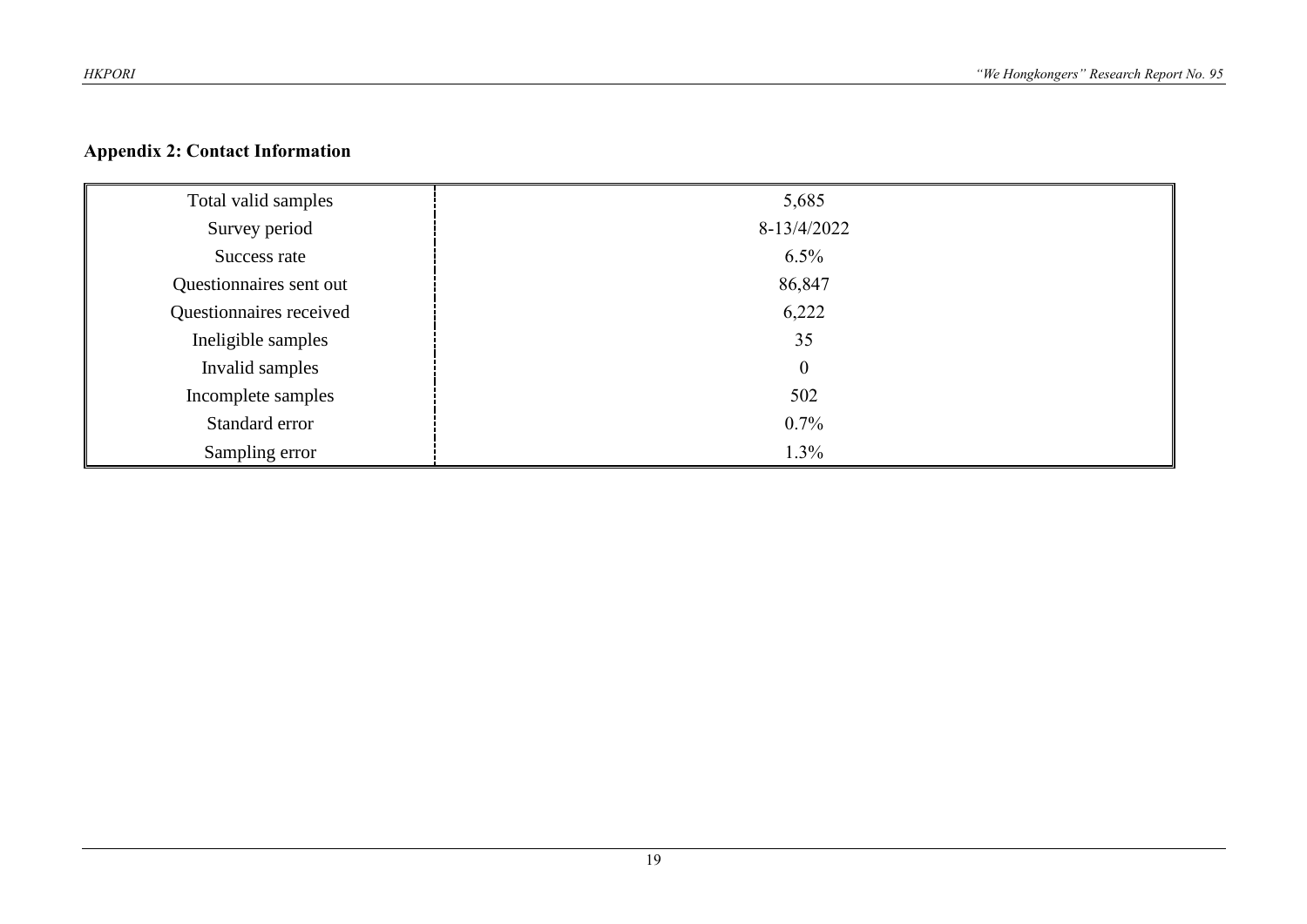#### **Appendix 3: Quantitative analyses**

#### **Q1 Survey results, by camp type; Survey period: 8-13/4/2022**

| Q1 The government had launched public<br>consultation exercises before the 2022/23<br>Budget. Did you participate in the public | Pro-democracy camp supporters | Non-pro-democracy camp supporters # | Total          |
|---------------------------------------------------------------------------------------------------------------------------------|-------------------------------|-------------------------------------|----------------|
|                                                                                                                                 | Percentages                   | Percentages                         | Percentages    |
| consultation to express your opinions?                                                                                          | (Base=4,774)                  | $(Base=619)$                        | $(Base=5,679)$ |
| Yes                                                                                                                             | 0.4%                          | 2.9%                                | l.9%           |
| N <sub>o</sub>                                                                                                                  | 98.7%                         | 93.1%                               | 95.3%          |
| Total                                                                                                                           | 0.9%                          | 4.0%                                | 2.8%           |
| Refuse to answer                                                                                                                |                               |                                     |                |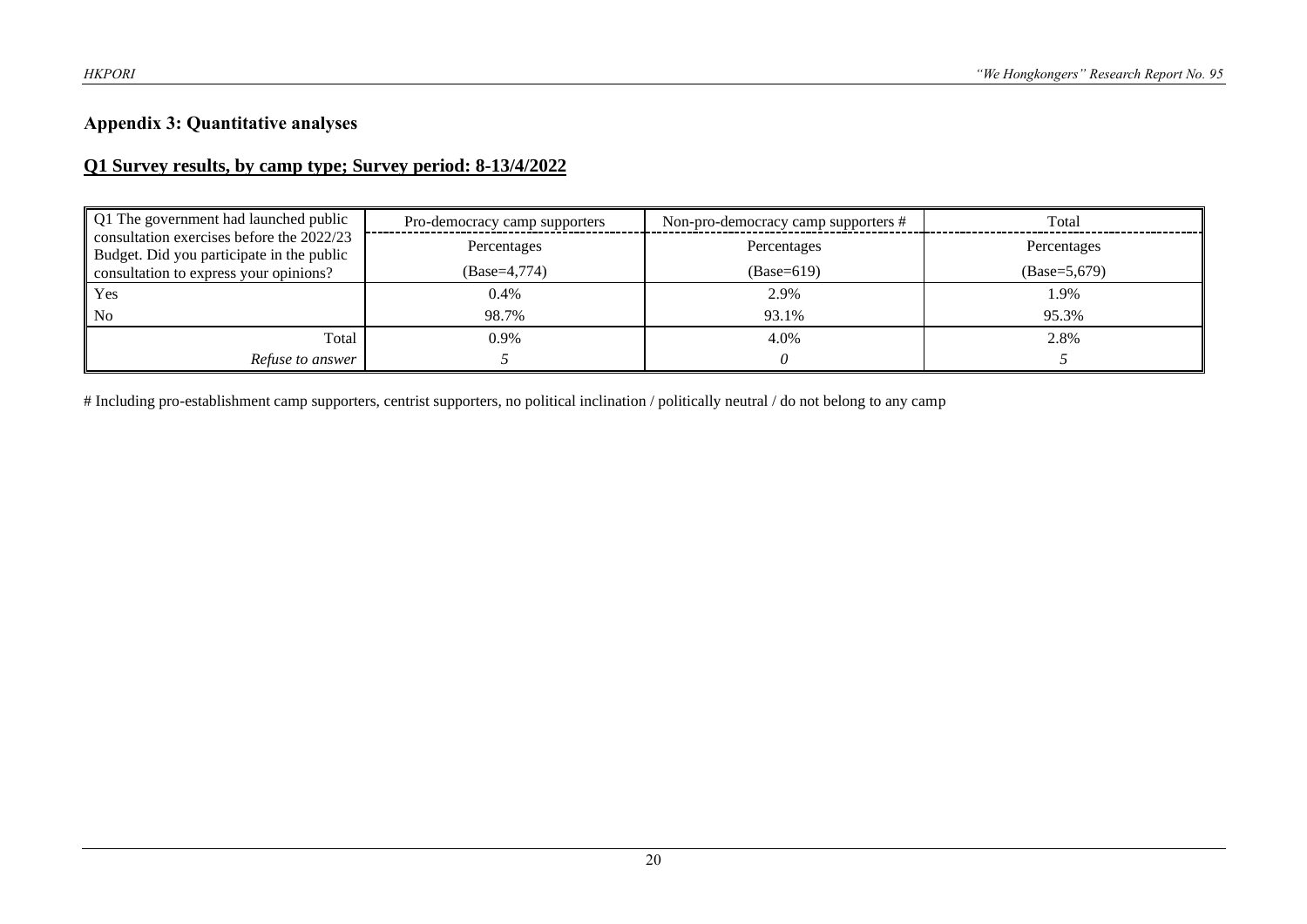#### **Q2 Survey results, by camp type; Survey period: 8-13/4/2022**

| Q2 There are views that the government<br>should issue more consumption vouchers<br>$(i.e., more than $10,000)$ to the people in                 |                        |             | Pro-democracy camp supporters | Non-pro-democracy camp supporters # |              | Total    |                |
|--------------------------------------------------------------------------------------------------------------------------------------------------|------------------------|-------------|-------------------------------|-------------------------------------|--------------|----------|----------------|
|                                                                                                                                                  |                        | Percentages |                               |                                     | Percentages  |          | Percentages    |
| response to the economic pressure they are<br>currently suffering under the pandemic.<br>How much do you support or oppose the<br>above measure? |                        |             | $(Base=4,770)$                |                                     | $(Base=619)$ |          | $(Base=5,676)$ |
| Strongly support                                                                                                                                 | <b>Support</b>         | 57.8%       | $\{71.5\%$                    | 37.5%                               | $\{53.5\%$   | 43.7%    | }59.0%         |
| Somewhat support                                                                                                                                 |                        | 13.7%       |                               | 16.0%                               |              | 15.3%    |                |
| Half-half                                                                                                                                        |                        |             | 17.6%                         |                                     | 23.4%        | 22.6%    |                |
| Somewhat oppose                                                                                                                                  | <b>Oppose</b>          | 5.6%        | $7.7\%$                       | 14.8%                               | $\{20.4\%$   | 10.9%    | 15.2%          |
| Strongly oppose                                                                                                                                  |                        | 2.2%        |                               | 5.6%                                |              | 4.3%     |                |
| Don't know / hard to say                                                                                                                         |                        |             | 3.2%                          |                                     | 2.7%         |          | 3.2%           |
|                                                                                                                                                  | Total                  |             | 100.0%                        |                                     | 100.0%       | 100.0%   |                |
|                                                                                                                                                  | Mean values            |             | 3.7                           |                                     | 3.9          |          | 3.8            |
|                                                                                                                                                  | Standard error of mean |             | < 0.1                         |                                     | < 0.1        | < 0.1    |                |
|                                                                                                                                                  | Median                 |             | 4.0                           |                                     | 4.0          | 4.0      |                |
|                                                                                                                                                  | Refuse to answer       |             | 9                             |                                     | $\theta$     |          | 9              |
| Net value (Support-Oppose)                                                                                                                       |                        |             | $+63.8\%$                     |                                     | $+33.1%$     | $+43.9%$ |                |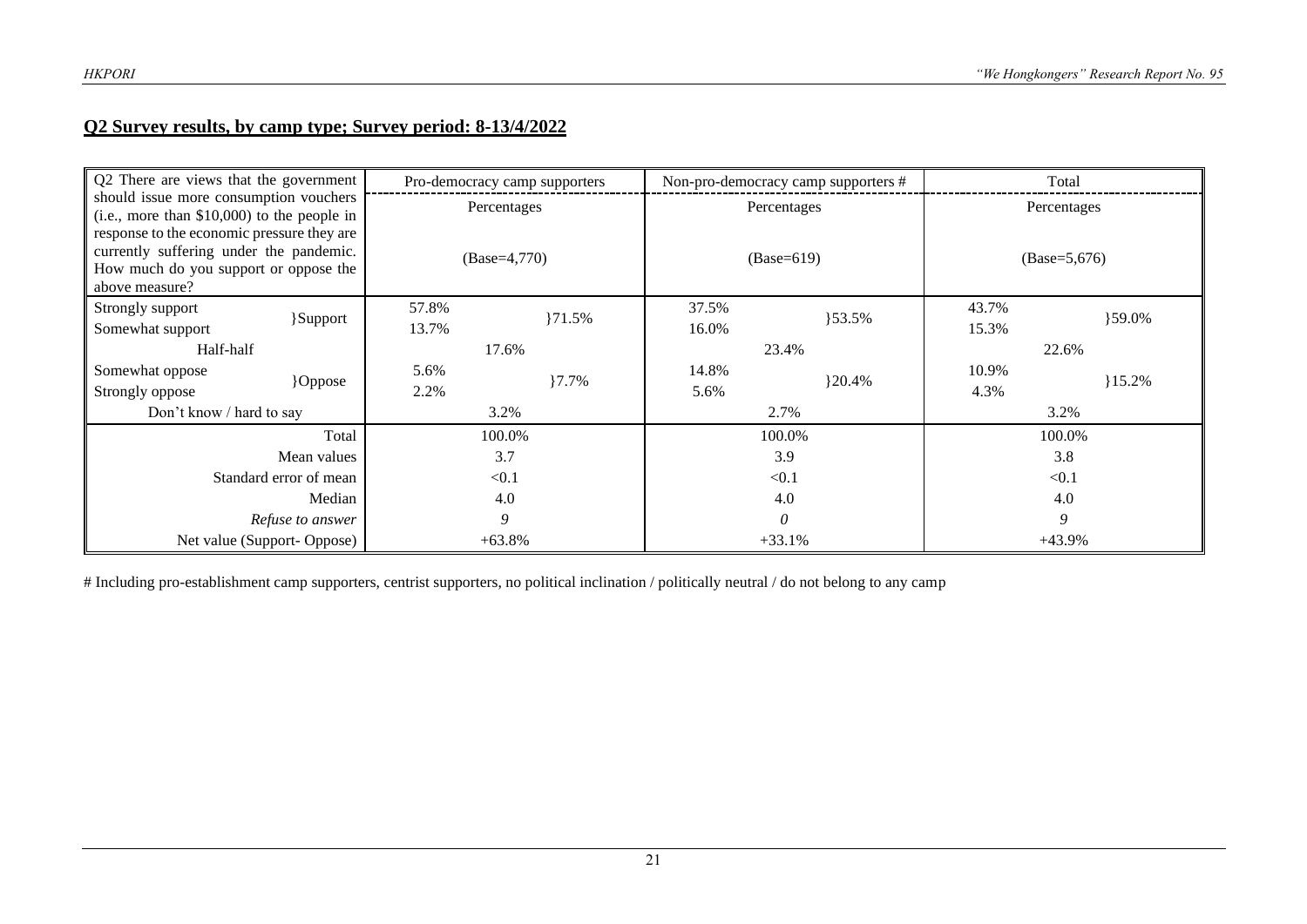#### **Q3 Survey results, by camp type; Survey period: 8-13/4/2022**

| Q3 The consumption vouchers are now                                                                    |       | Pro-democracy camp supporters |       | Non-pro-democracy camp supporters # |       | Total          |  |
|--------------------------------------------------------------------------------------------------------|-------|-------------------------------|-------|-------------------------------------|-------|----------------|--|
| only issued to Hong Kong citizens aged 18<br>or above. How much do you support or                      |       | Percentages                   |       | Percentages                         |       | Percentages    |  |
| oppose the government also issuing the<br>consumption vouchers to Hong Kong<br>citizens aged below 18? |       | $(Base=4,776)$                |       | $(Base=619)$                        |       | $(Base=5,682)$ |  |
| Strongly support                                                                                       | 25.6% | 39.1%                         | 19.0% | }32.6%                              | 21.5% | }34.8%         |  |
| }Support<br>Somewhat support                                                                           | 13.5% |                               | 13.6% |                                     | 13.3% |                |  |
| Half-half                                                                                              |       | 27.8%                         |       | 22.8%                               |       | 24.8%          |  |
| Somewhat oppose                                                                                        | 16.2% | 31.0%                         | 21.3% | 42.1%                               | 19.9% | 38.2%          |  |
| Oppose<br>Strongly oppose                                                                              | 14.8% |                               | 20.7% |                                     | 18.2% |                |  |
| Don't know / hard to say                                                                               |       | 2.1%                          |       | 2.5%                                |       | 2.3%           |  |
| Total                                                                                                  |       | 100.0%                        |       | 100.0%                              |       | 100.0%         |  |
| Mean values                                                                                            |       | 2.9                           |       | 3.0                                 |       | 3.0            |  |
| Standard error of mean                                                                                 |       | < 0.1                         |       | < 0.1                               |       | < 0.1          |  |
| Median                                                                                                 |       | 3.0                           |       | 3.0                                 |       | 3.0            |  |
| Refuse to answer                                                                                       |       | $\mathfrak{Z}$                | 0     |                                     |       |                |  |
| Net value (Support-Oppose)                                                                             |       | $+8.1%$                       |       | $-9.5\%$                            |       | $-3.4\%$       |  |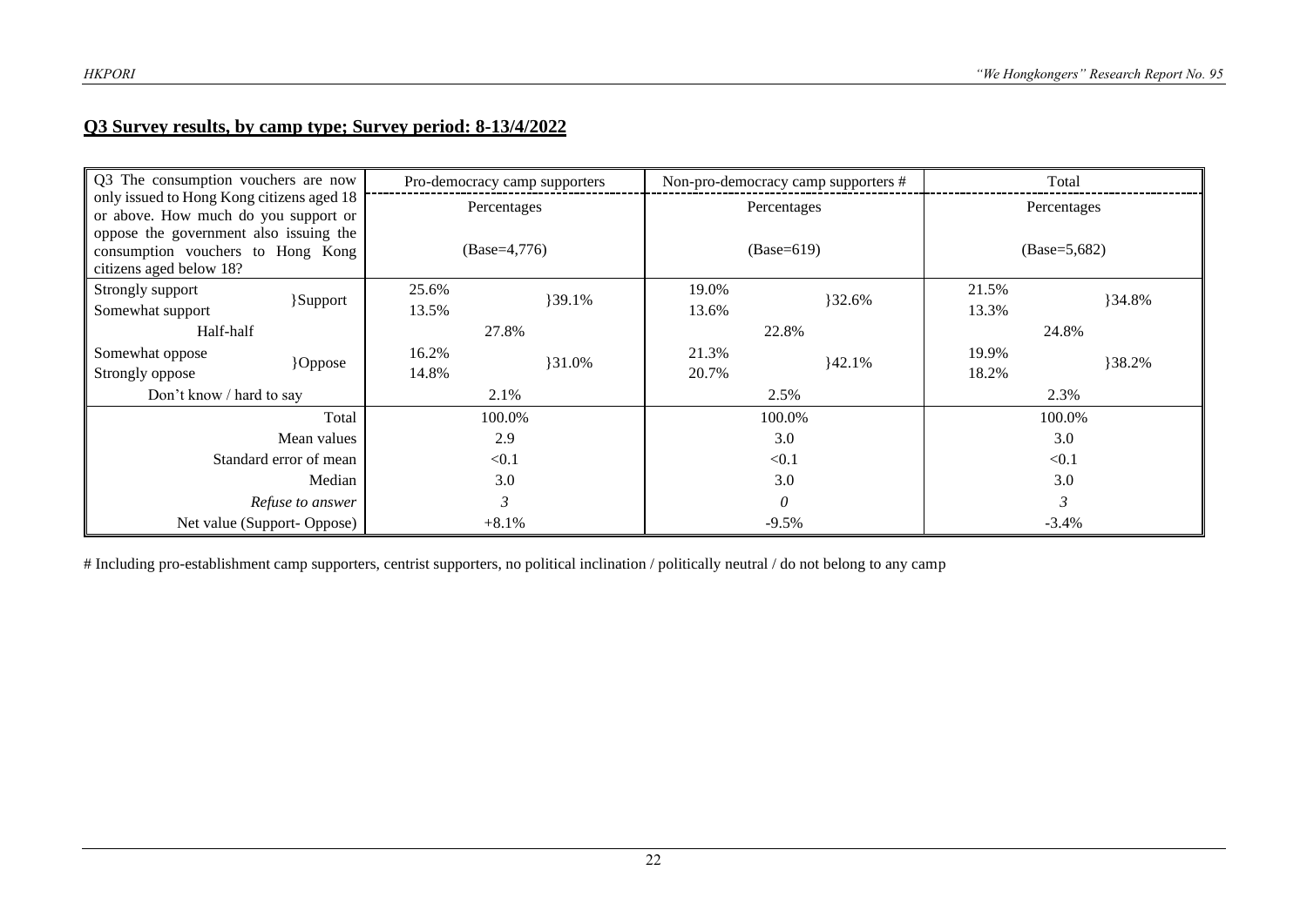#### **Q4\_1 Survey results, by camp type; Survey period: 8-13/4/2022**

| Q4_1 Which of the following measures do                                          | Pro-democracy camp supporters | Non-pro-democracy camp supporters # | Total          |
|----------------------------------------------------------------------------------|-------------------------------|-------------------------------------|----------------|
| you think is more important? Please rank<br>the following in descending order of | Percentages                   | Percentages                         | Percentages    |
| importance. [Order 1]                                                            | $(Base=4,779)$                | $(Base=619)$                        | $(Base=5,685)$ |
| Revise housing, education and healthcare                                         |                               |                                     |                |
| policies, so that people have more equal                                         | 44.4%                         | 41.7%                               | 43.6%          |
| opportunities to improve their lives                                             |                               |                                     |                |
| Support small and medium enterprises to                                          | 13.9%                         | 11.5%                               | 11.9%          |
| overcome the difficult times                                                     |                               |                                     |                |
| Stimulate the economy and promote the                                            |                               |                                     |                |
| development of different industries in                                           | 5.7%                          | 16.5%                               | 12.8%          |
| Hong Kong                                                                        |                               |                                     |                |
| Build a liveable city                                                            | 4.9%                          | 6.1%                                | 5.2%           |
| Remove the anti-pandemic restrictions on                                         | 2.7%                          | 10.0%                               | 7.1%           |
| entry from Mainland China                                                        |                               |                                     |                |
| Remove the anti-pandemic restrictions on                                         | 28.4%                         | 14.1%                               | 19.3%          |
| entry from other countries                                                       |                               |                                     |                |
| Total                                                                            | 100.0%                        | 100.0%                              | 100.0%         |
| Refuse to answer                                                                 | 0                             | $\theta$                            | 0              |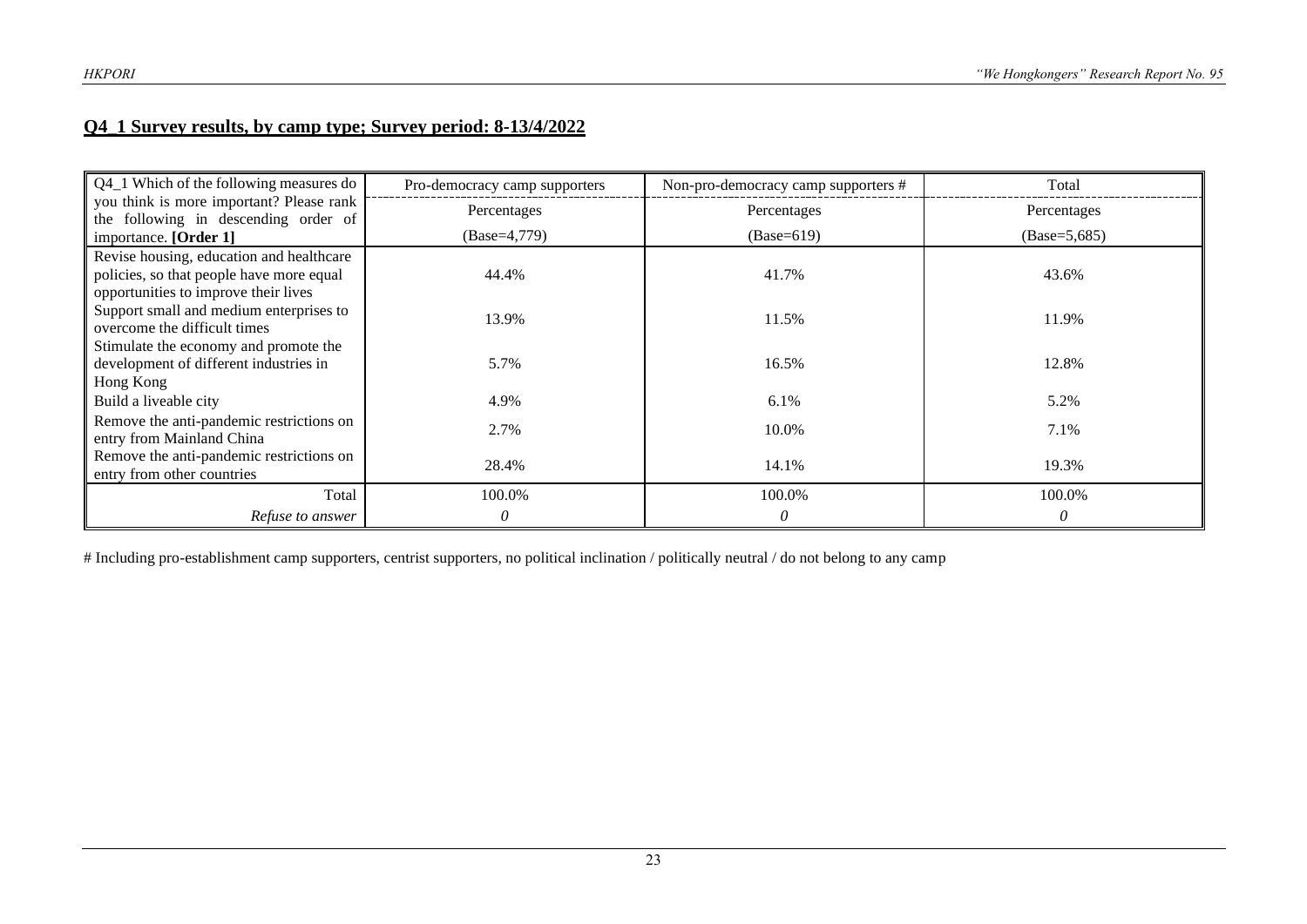#### **Q4\_2 Survey results, by camp type; Survey period: 8-13/4/2022**

| Q4_2 Which of the following measures do                                          | Pro-democracy camp supporters | Non-pro-democracy camp supporters # | Total          |
|----------------------------------------------------------------------------------|-------------------------------|-------------------------------------|----------------|
| you think is more important? Please rank<br>the following in descending order of | Percentages                   | Percentages                         | Percentages    |
| importance. [Order 2]                                                            | $(Base=4,779)$                | $(Base=619)$                        | $(Base=5,685)$ |
| Revise housing, education and healthcare                                         |                               |                                     |                |
| policies, so that people have more equal                                         | 19.6%                         | 11.4%                               | 14.0%          |
| opportunities to improve their lives                                             |                               |                                     |                |
| Support small and medium enterprises to<br>overcome the difficult times          | 29.0%                         | 20.8%                               | 23.0%          |
| Stimulate the economy and promote the                                            |                               |                                     |                |
| development of different industries in                                           | 19.9%                         | 21.6%                               | 20.7%          |
| Hong Kong                                                                        |                               |                                     |                |
| Build a liveable city                                                            | 12.5%                         | 12.4%                               | 13.4%          |
| Remove the anti-pandemic restrictions on<br>entry from Mainland China            | 6.1%                          | 20.9%                               | 15.9%          |
| Remove the anti-pandemic restrictions on<br>entry from other countries           | 12.9%                         | 13.0%                               | 13.0%          |
| Total                                                                            | 100.0%                        | 100.0%                              | 100.0%         |
| Refuse to answer                                                                 | 0                             | 0                                   | 0              |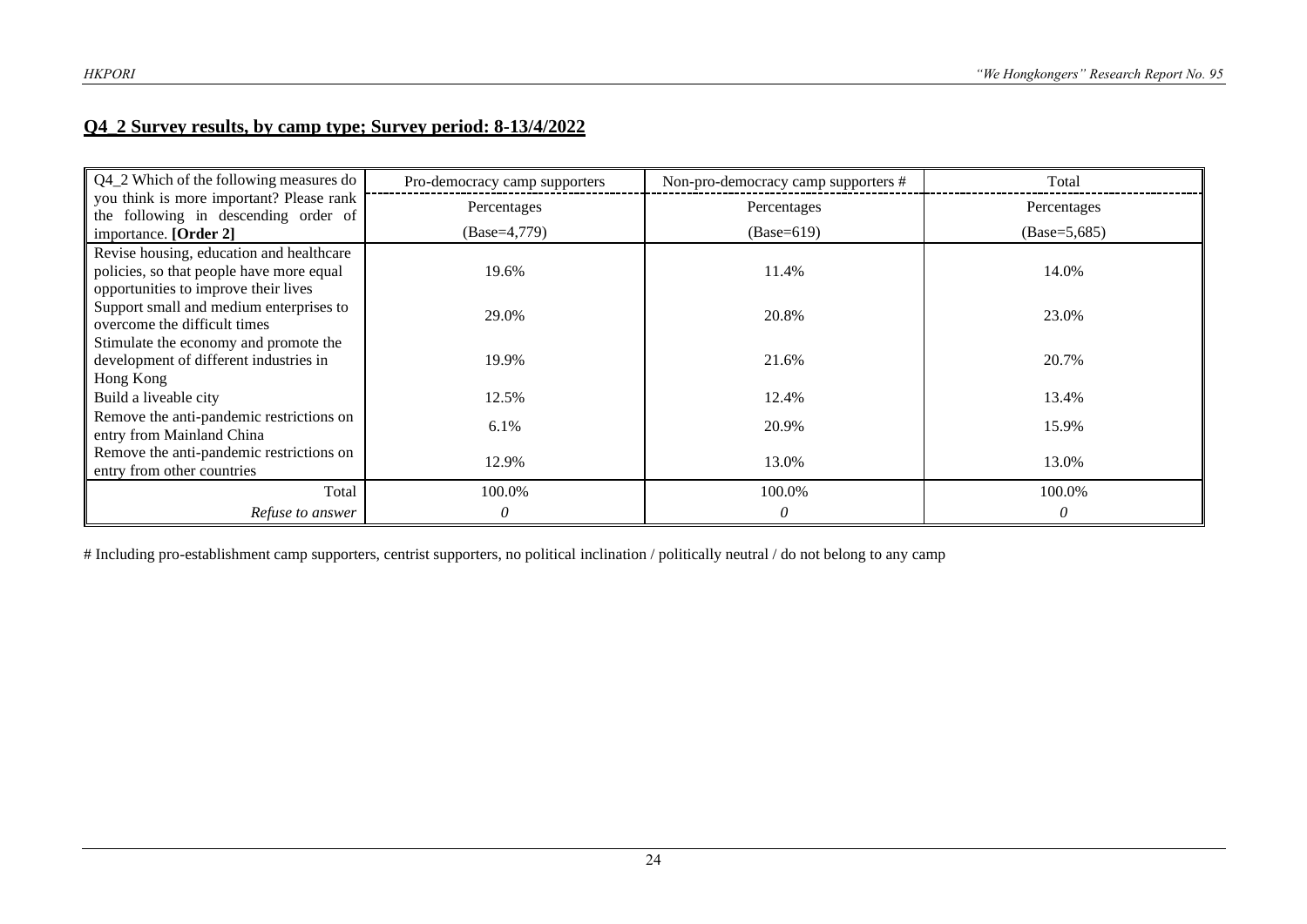#### **Q4\_3 Survey results, by camp type; Survey period: 8-13/4/2022**

| Q4_3 Which of the following measures do                                          | Pro-democracy camp supporters | Non-pro-democracy camp supporters # | Total          |
|----------------------------------------------------------------------------------|-------------------------------|-------------------------------------|----------------|
| you think is more important? Please rank<br>the following in descending order of | Percentages                   | Percentages                         | Percentages    |
| importance. [Order 3]                                                            | $(Base=4,768)$                | $(Base=615)$                        | $(Base=5,670)$ |
| Revise housing, education and healthcare                                         |                               |                                     |                |
| policies, so that people have more equal                                         | 10.3%                         | 11.8%                               | 11.1%          |
| opportunities to improve their lives                                             |                               |                                     |                |
| Support small and medium enterprises to                                          | 21.3%                         | 26.1%                               | 25.4%          |
| overcome the difficult times                                                     |                               |                                     |                |
| Stimulate the economy and promote the                                            |                               |                                     |                |
| development of different industries in                                           | 35.6%                         | 23.3%                               | 26.2%          |
| Hong Kong                                                                        |                               |                                     |                |
| Build a liveable city                                                            | 16.6%                         | 14.3%                               | 14.7%          |
| Remove the anti-pandemic restrictions on<br>entry from Mainland China            | 2.3%                          | 10.5%                               | 8.2%           |
| Remove the anti-pandemic restrictions on                                         | 13.8%                         |                                     |                |
| entry from other countries                                                       |                               | 14.1%                               | 14.4%          |
| Total                                                                            | 100.0%                        | 100.0%                              | 100.0%         |
| Refuse to answer                                                                 | 11                            | 4                                   | 15             |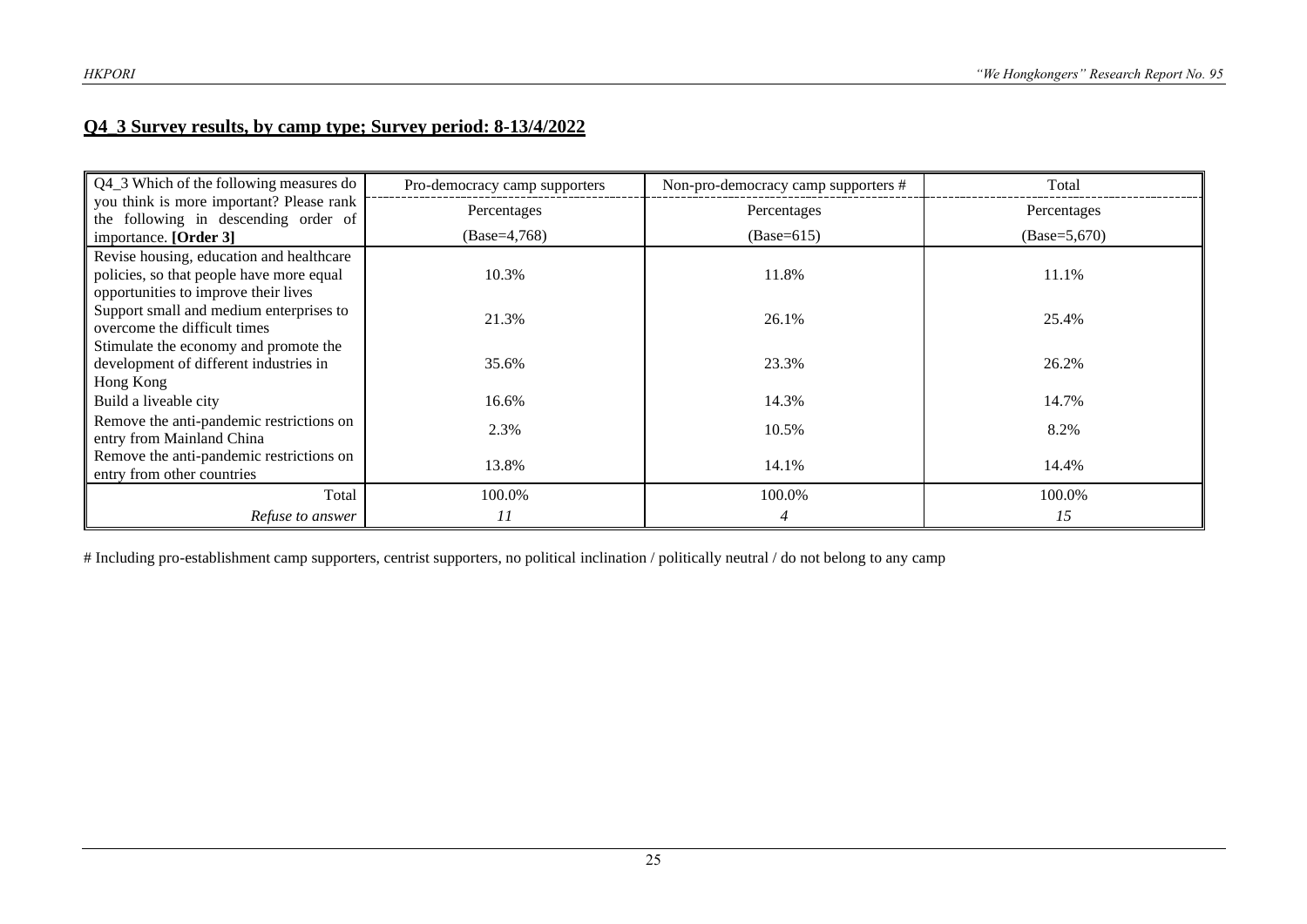#### **Q4\_4 Survey results, by camp type; Survey period: 8-13/4/2022**

| Q4_4 Which of the following measures do                                          | Pro-democracy camp supporters | Non-pro-democracy camp supporters # | Total          |
|----------------------------------------------------------------------------------|-------------------------------|-------------------------------------|----------------|
| you think is more important? Please rank<br>the following in descending order of | Percentages                   | Percentages                         | Percentages    |
| importance. [Order 4]                                                            | $(Base=4,734)$                | $(Base=608)$                        | $(Base=5,626)$ |
| Revise housing, education and healthcare                                         |                               |                                     |                |
| policies, so that people have more equal                                         | 15.3%                         | 16.3%                               | 16.4%          |
| opportunities to improve their lives                                             |                               |                                     |                |
| Support small and medium enterprises to                                          | 18.9%                         | 22.1%                               | 21.0%          |
| overcome the difficult times<br>Stimulate the economy and promote the            |                               |                                     |                |
| development of different industries in                                           | 24.0%                         | 21.7%                               | 23.0%          |
| Hong Kong                                                                        |                               |                                     |                |
| Build a liveable city                                                            | 14.9%                         | 19.3%                               | 17.6%          |
| Remove the anti-pandemic restrictions on<br>entry from Mainland China            | 9.6%                          | 11.6%                               | 10.4%          |
| Remove the anti-pandemic restrictions on<br>entry from other countries           | 17.4%                         | 9.1%                                | 11.5%          |
| Total                                                                            | 100.0%                        | 100.0%                              | 100.0%         |
| Refuse to answer                                                                 | 45                            | 11                                  | 56             |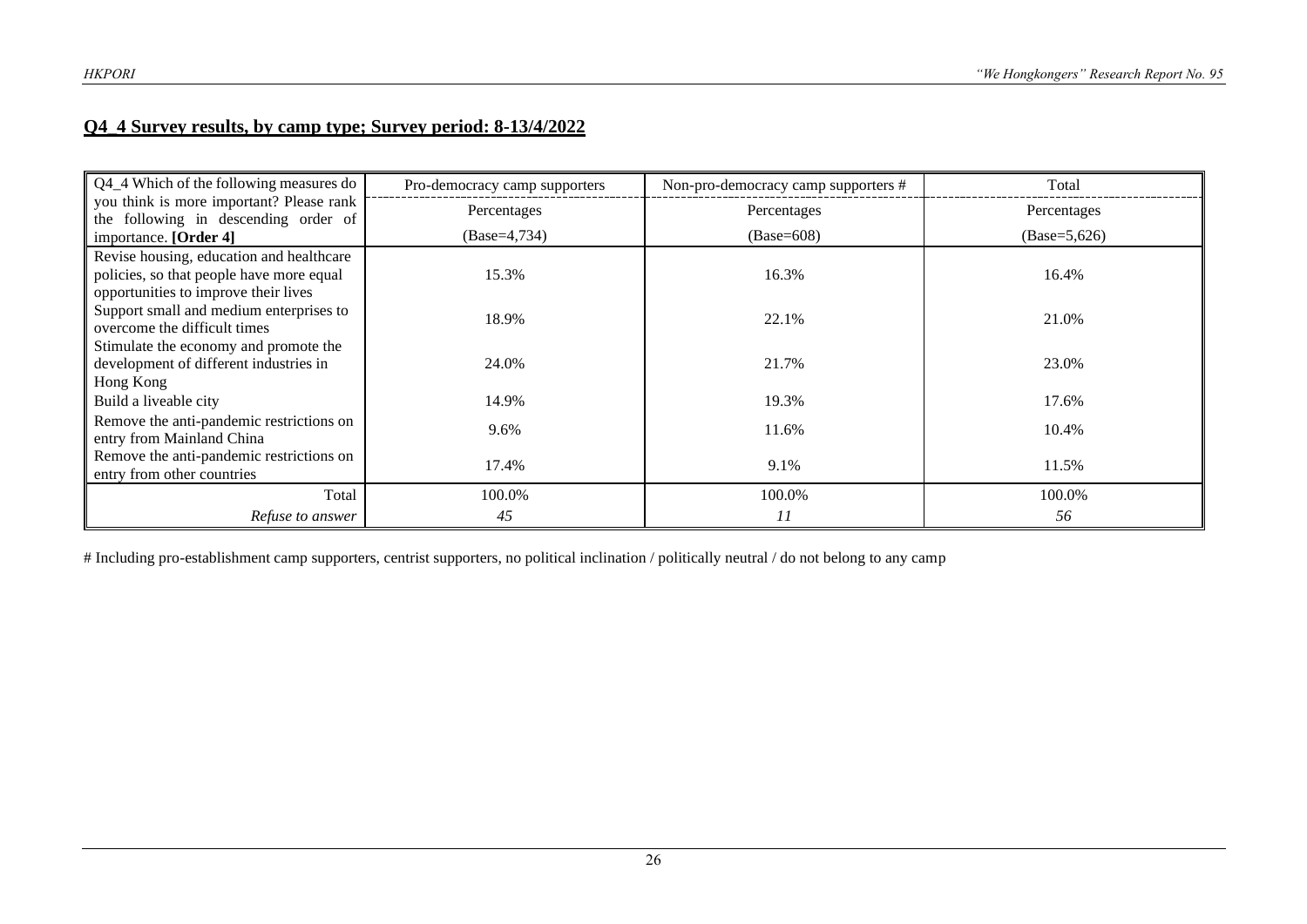#### **Q4\_5 Survey results, by camp type; Survey period: 8-13/4/2022**

| Q4_5 Which of the following measures do                                          | Pro-democracy camp supporters | Non-pro-democracy camp supporters # | Total           |
|----------------------------------------------------------------------------------|-------------------------------|-------------------------------------|-----------------|
| you think is more important? Please rank<br>the following in descending order of | Percentages                   | Percentages                         | Percentages     |
| importance. [Order 5]                                                            | $(Base=4,708)$                | $(Base=605)$                        | $(Base=5, 595)$ |
| Revise housing, education and healthcare                                         |                               |                                     |                 |
| policies, so that people have more equal                                         | 8.2%                          | 12.9%                               | 10.5%           |
| opportunities to improve their lives                                             |                               |                                     |                 |
| Support small and medium enterprises to                                          | 13.0%                         | 12.9%                               | 12.2%           |
| overcome the difficult times                                                     |                               |                                     |                 |
| Stimulate the economy and promote the<br>development of different industries in  | 12.4%                         | 13.4%                               | 13.6%           |
| Hong Kong                                                                        |                               |                                     |                 |
| Build a liveable city                                                            | 30.8%                         | 17.8%                               | 22.7%           |
| Remove the anti-pandemic restrictions on                                         | 16.2%                         | 20.5%                               | 19.0%           |
| entry from Mainland China                                                        |                               |                                     |                 |
| Remove the anti-pandemic restrictions on                                         | 19.4%                         | 22.6%                               | 21.9%           |
| entry from other countries                                                       |                               |                                     |                 |
| Total                                                                            | 100.0%                        | 100.0%                              | 100.0%          |
| Refuse to answer                                                                 | 71                            | 14                                  | 85              |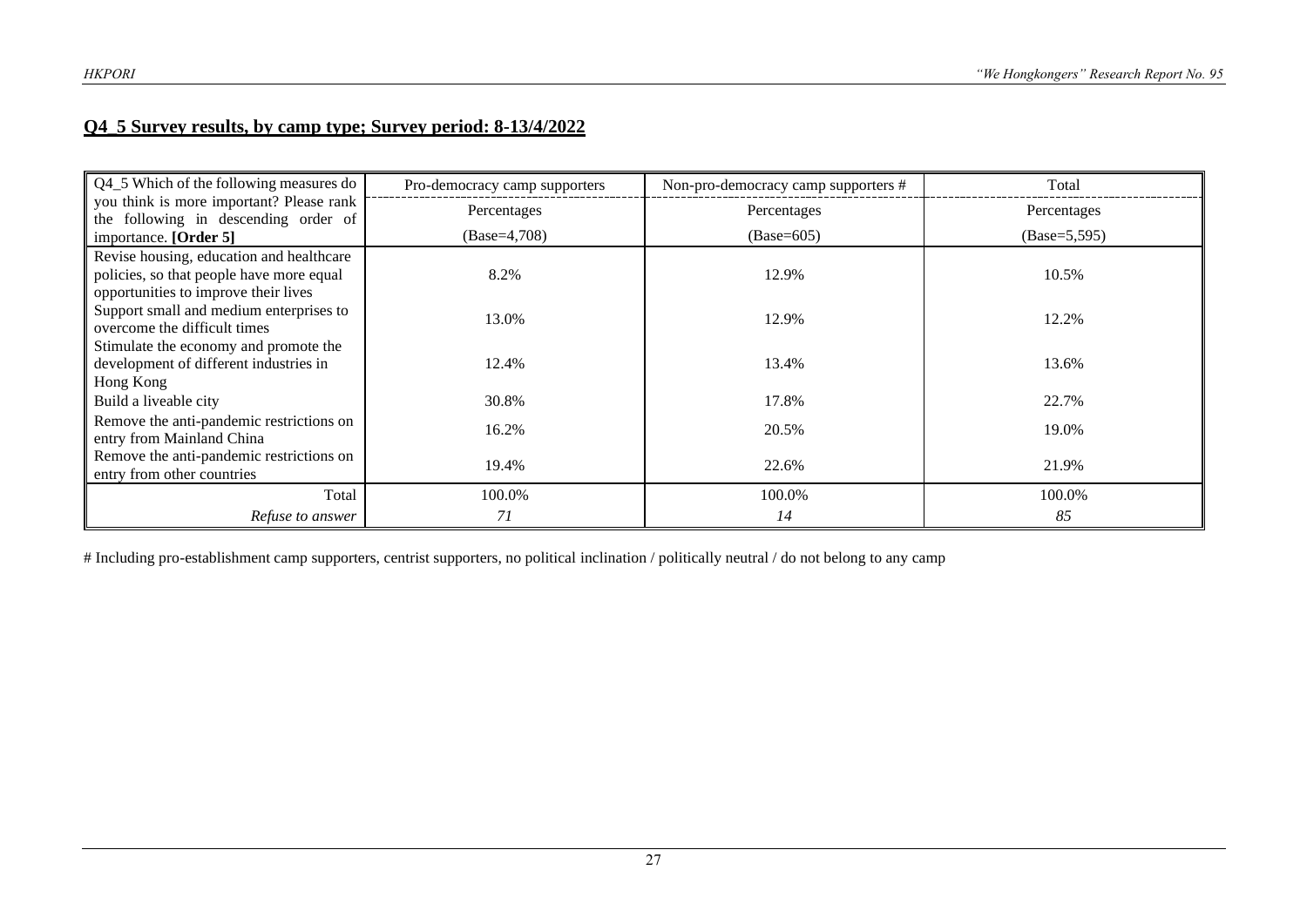## **Q4\_6 Survey results, by camp type; Survey period: 8-13/4/2022**

| Q4_6 Which of the following measures do                                          | Pro-democracy camp supporters | Non-pro-democracy camp supporters # | Total          |
|----------------------------------------------------------------------------------|-------------------------------|-------------------------------------|----------------|
| you think is more important? Please rank<br>the following in descending order of | Percentages                   | Percentages                         | Percentages    |
| importance. [Order 6]                                                            | $(Base=4, 638)$               | $(Base=595)$                        | $(Base=5,510)$ |
| Revise housing, education and healthcare                                         |                               |                                     |                |
| policies, so that people have more equal                                         | 0.7%                          | 6.3%                                | 4.3%           |
| opportunities to improve their lives                                             |                               |                                     |                |
| Support small and medium enterprises to                                          | 3.6%                          | 7.1%                                | 6.2%           |
| overcome the difficult times                                                     |                               |                                     |                |
| Stimulate the economy and promote the                                            |                               |                                     |                |
| development of different industries in                                           | 1.6%                          | 2.3%                                | 2.8%           |
| Hong Kong                                                                        |                               |                                     |                |
| Build a liveable city                                                            | 20.9%                         | 30.8%                               | 26.5%          |
| Remove the anti-pandemic restrictions on                                         | 67.4%                         | 26.1%                               | 40.5%          |
| entry from Mainland China                                                        |                               |                                     |                |
| Remove the anti-pandemic restrictions on                                         | 5.7%                          | 27.4%                               | 19.7%          |
| entry from other countries                                                       |                               |                                     |                |
| Total                                                                            | 100.0%                        | 100.0%                              | 100.0%         |
| Refuse to answer                                                                 | 141                           | 24                                  | 165            |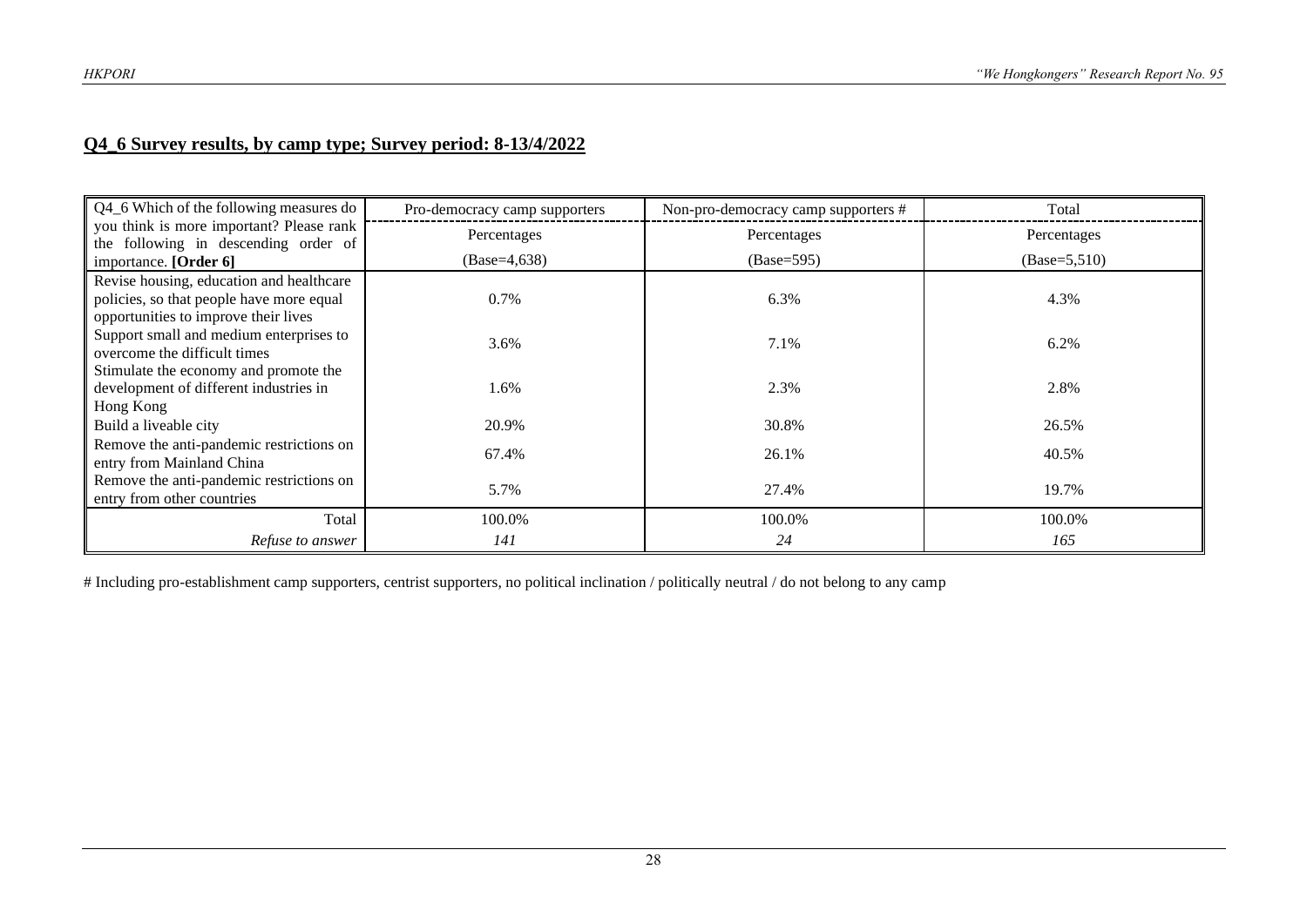#### **Q4a Survey results, by camp type; Survey period: 8-13/4/2022**

| Q4a Which of the following measures do                                           | Pro-democracy camp supporters | Non-pro-democracy camp supporters # | Total          |
|----------------------------------------------------------------------------------|-------------------------------|-------------------------------------|----------------|
| you think is more important? Please rank<br>the following in descending order of | Percentages                   | Percentages                         | Percentages    |
| importance.                                                                      |                               |                                     |                |
| [Revise]<br>housing,<br>education<br>and                                         |                               |                                     |                |
| healthcare policies, so that people have                                         | $(Base=4,764)$                | $(Base=617)$                        | $(Base=5,667)$ |
| more equal opportunities to improve<br>their lives]                              |                               |                                     |                |
| Order 1                                                                          | 45.4%                         | 41.9%                               | 44.0%          |
| Order 2                                                                          | 20.1%                         | 11.4%                               | 14.1%          |
| Order 3                                                                          | $10.6\%$                      | 11.8%                               | 11.2%          |
| Order 4                                                                          | 15.3%                         | 16.1%                               | 16.2%          |
| Order 5                                                                          | 8.0%                          | 12.7%                               | 10.3%          |
| Order 6                                                                          | $0.7\%$                       | $6.1\%$                             | 4.1%           |
| Total                                                                            | 100.0%                        | 100.0%                              | 100.0%         |
| Mean values                                                                      | 2.6                           | 2.5                                 | 2.5            |
| Standard error of mean                                                           | < 0.1                         | < 0.1                               | < 0.1          |
| Median                                                                           | 2.0                           | 2.0                                 | 0.0            |
| Refuse to answer                                                                 | 15                            |                                     | 18             |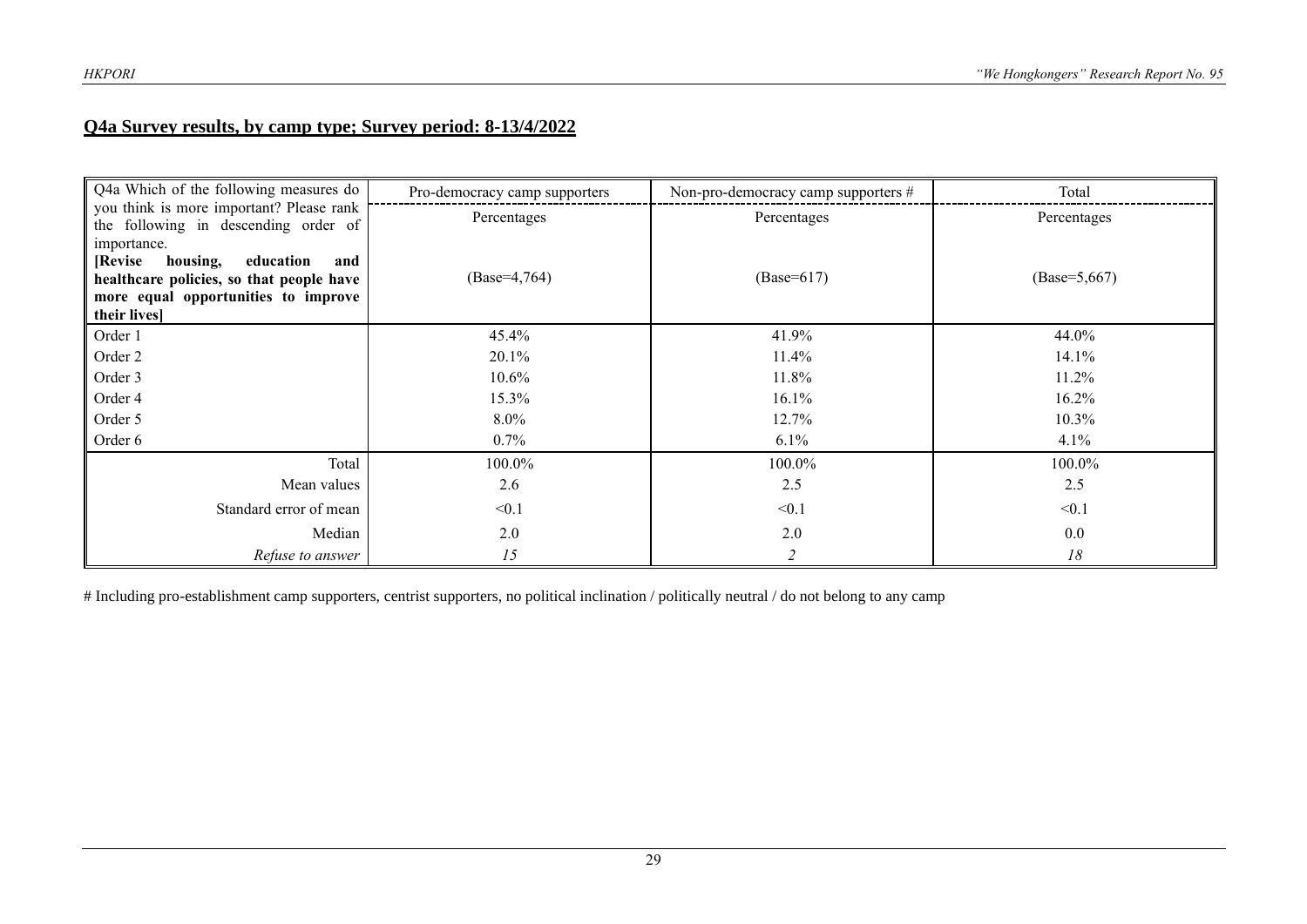#### **Q4b Survey results, by camp type; Survey period: 8-13/4/2022**

| Q4b Which of the following measures do                                                    | Pro-democracy camp supporters | Non-pro-democracy camp supporters # | Total           |
|-------------------------------------------------------------------------------------------|-------------------------------|-------------------------------------|-----------------|
| you think is more important? Please rank<br>the following in descending order of          | Percentages                   | Percentages                         | Percentages     |
| importance.<br>[Support small and medium enterprises]<br>to overcome the difficult times] | $(Base=4,741)$                | $(Base=610)$                        | $(Base=5, 635)$ |
| Order 1                                                                                   | 14.1%                         | 11.6%                               | 12.0%           |
| Order 2                                                                                   | 29.5%                         | 20.9%                               | 23.3%           |
| Order 3                                                                                   | 21.7%                         | $26.2\%$                            | 25.7%           |
| Order 4                                                                                   | 18.7%                         | 21.8%                               | 20.9%           |
| Order 5                                                                                   | 12.6%                         | 12.7%                               | 12.0%           |
| Order 6                                                                                   | 3.4%                          | $6.9\%$                             | $6.0\%$         |
| Total                                                                                     | 100.0%                        | 100.0%                              | 100.0%          |
| Mean values                                                                               | 3.2                           | 3.2                                 | 3.2             |
| Standard error of mean                                                                    | < 0.1                         | < 0.1                               | < 0.1           |
| Median                                                                                    | 3.0                           | 3.0                                 | 3.0             |
| Refuse to answer                                                                          | 38                            | 9                                   | 50              |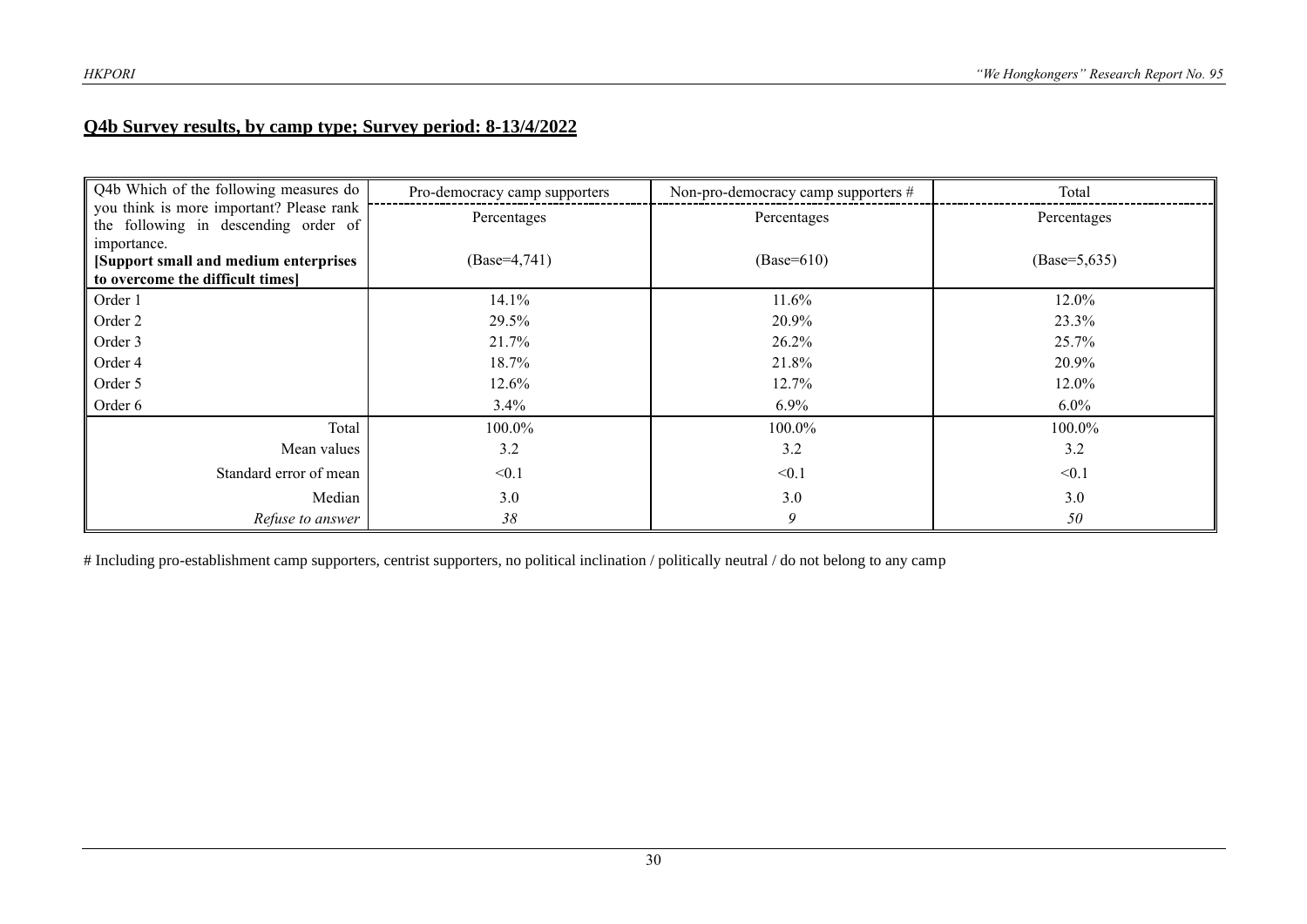#### **Q4c Survey results, by camp type; Survey period: 8-13/4/2022**

| Q4c Which of the following measures do                                           | Pro-democracy camp supporters | Non-pro-democracy camp supporters # | Total           |
|----------------------------------------------------------------------------------|-------------------------------|-------------------------------------|-----------------|
| you think is more important? Please rank<br>the following in descending order of | Percentages                   | Percentages                         | Percentages     |
| importance.                                                                      |                               |                                     |                 |
| [Stimulate the economy and promote the                                           | $(Base=4,748)$                | $(Base=609)$                        | $(Base=5, 642)$ |
| development of different industries in<br><b>Hong Kong</b>                       |                               |                                     |                 |
| Order 1                                                                          | 5.8%                          | 16.9%                               | 13.1%           |
| Order 2                                                                          | 20.3%                         | 22.0%                               | 21.1%           |
| Order 3                                                                          | 36.3%                         | 23.6%                               | 26.7%           |
| Order 4                                                                          | 23.9%                         | 21.7%                               | 23.0%           |
| Order 5                                                                          | 12.1%                         | 13.4%                               | 13.4%           |
| Order 6                                                                          | $1.5\%$                       | 2.3%                                | 2.7%            |
| Total                                                                            | 100.0%                        | 100.0%                              | 100.0%          |
| Mean values                                                                      | 3.0                           | 3.1                                 | 3.1             |
| Standard error of mean                                                           | < 0.1                         | < 0.1                               | < 0.1           |
| Median                                                                           | 3.0                           | 3.0                                 | 3.0             |
| Refuse to answer                                                                 | 31                            | 10                                  | 43              |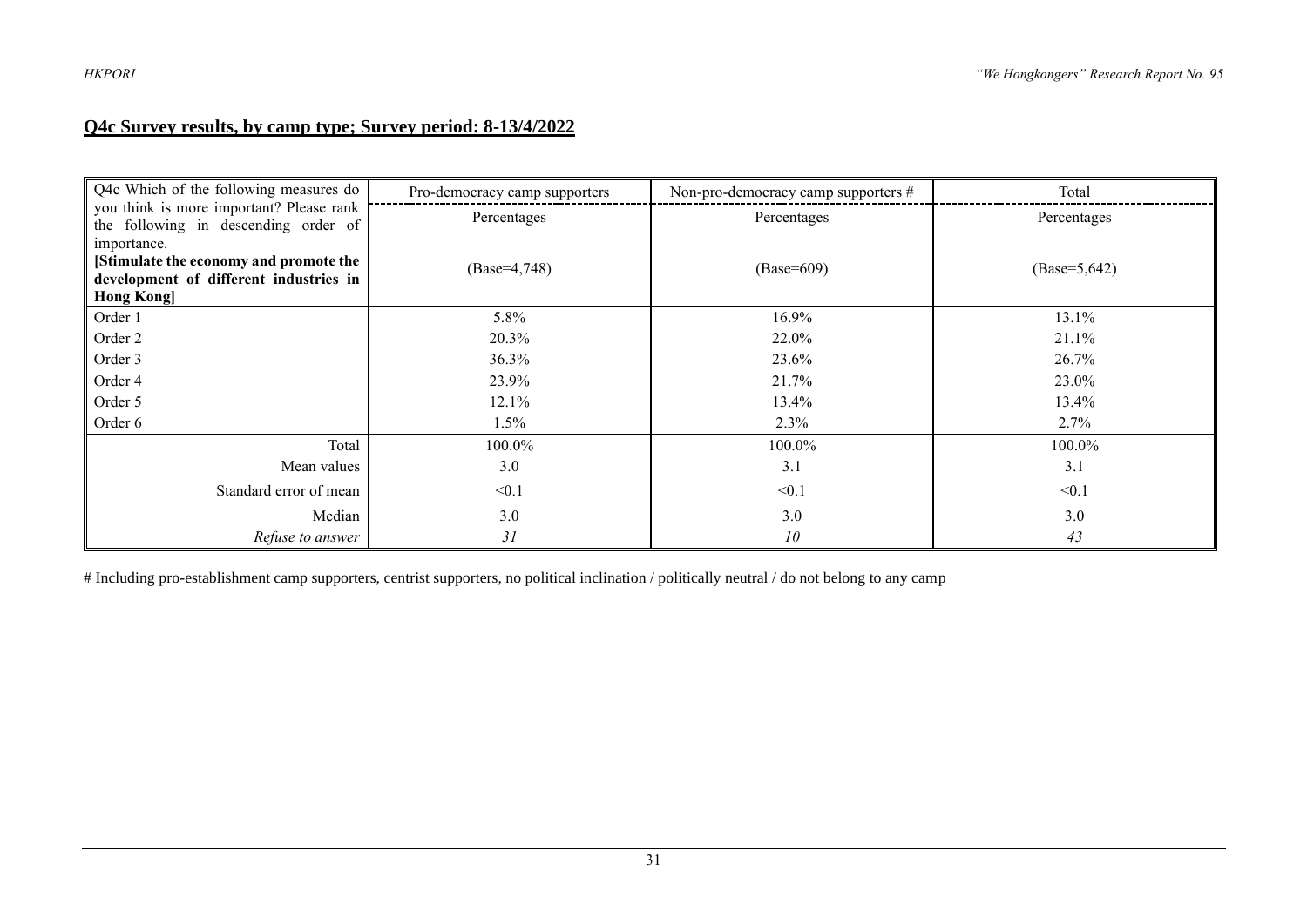#### **Q4d Survey results, by camp type; Survey period: 8-13/4/2022**

| Q4d Which of the following measures do                                           | Pro-democracy camp supporters | Non-pro-democracy camp supporters # | Total           |
|----------------------------------------------------------------------------------|-------------------------------|-------------------------------------|-----------------|
| you think is more important? Please rank<br>the following in descending order of | Percentages                   | Percentages                         | Percentages     |
| importance.<br>[Build a liveable city]                                           | $(Base=4,727)$                | $(Base=609)$                        | $(Base=5, 618)$ |
| Order 1                                                                          | 5.0%                          | $6.2\%$                             | 5.3%            |
| Order 2                                                                          | 12.8%                         | 12.5%                               | 13.7%           |
| Order 3                                                                          | 17.0%                         | 14.3%                               | 14.9%           |
| Order 4                                                                          | 14.9%                         | 19.1%                               | 17.7%           |
| Order 5                                                                          | 30.1%                         | $17.6\%$                            | 22.5%           |
| Order 6                                                                          | 20.1%                         | 30.2%                               | 25.8%           |
| Total                                                                            | 100.0%                        | 100.0%                              | 100.0%          |
| Mean values                                                                      | 4.2                           | 4.2                                 | 4.2             |
| Standard error of mean                                                           | < 0.1                         | < 0.1                               | < 0.1           |
| Median                                                                           | 4.0                           | 4.0                                 | 4.0             |
| Refuse to answer                                                                 | 52                            | 10                                  | 67              |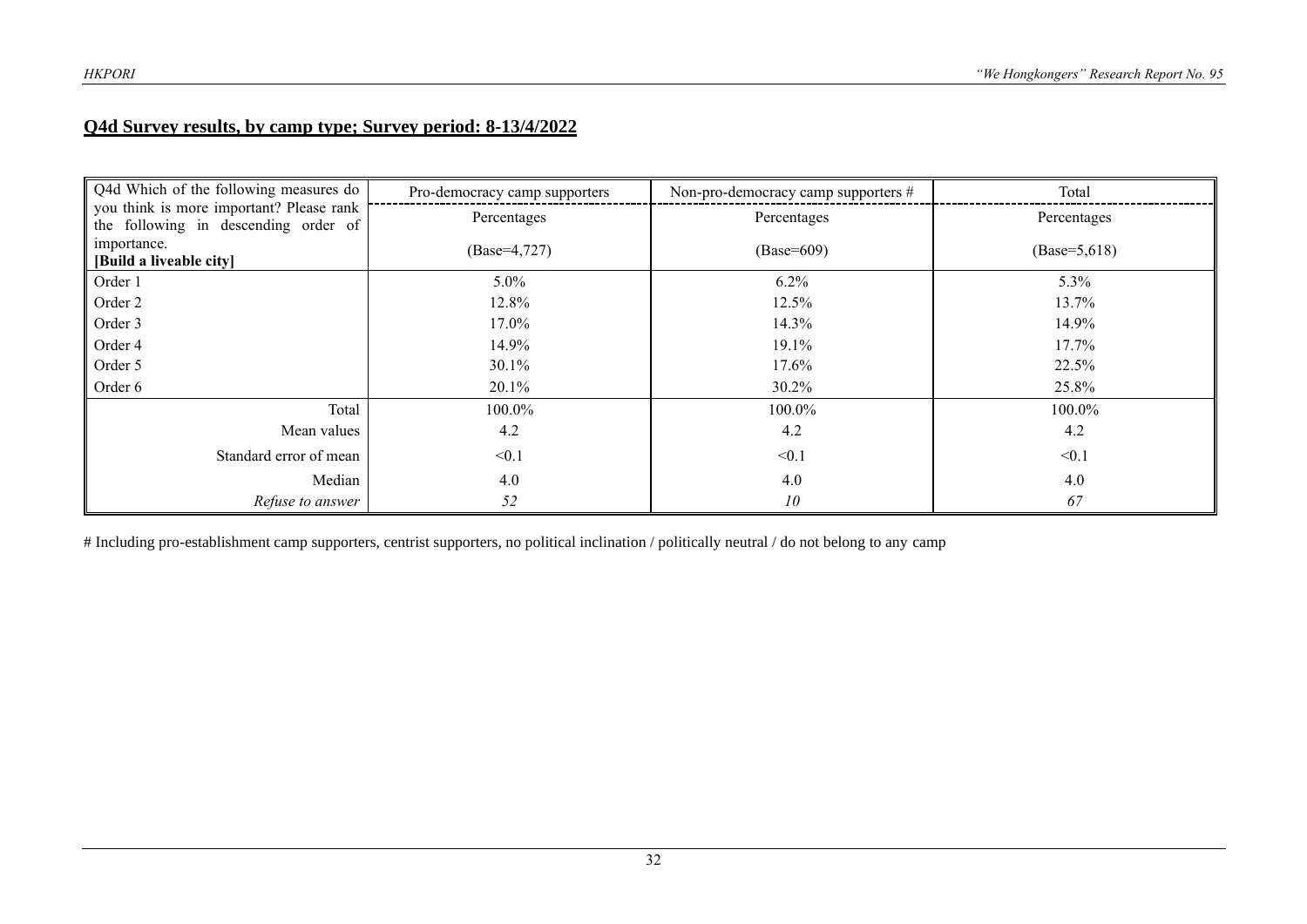#### **Q4e Survey results, by camp type; Survey period: 8-13/4/2022**

| Q4e Which of the following measures do                                                  | Pro-democracy camp supporters | Non-pro-democracy camp supporters # | Total           |
|-----------------------------------------------------------------------------------------|-------------------------------|-------------------------------------|-----------------|
| you think is more important? Please rank<br>the following in descending order of        | Percentages                   | Percentages                         | Percentages     |
| importance.<br>[Remove the anti-pandemic restrictions]<br>on entry from Mainland China] | $(Base=4,671)$                | $(Base=605)$                        | $(Base=5, 557)$ |
| Order 1                                                                                 | 2.8%                          | 10.2%                               | $7.2\%$         |
| Order 2                                                                                 | $6.2\%$                       | 21.3%                               | 16.1%           |
| Order 3                                                                                 | 2.3%                          | $10.6\%$                            | 8.3%            |
| Order 4                                                                                 | $9.5\%$                       | $11.6\%$                            | $10.4\%$        |
| Order 5                                                                                 | 15.6%                         | 20.5%                               | 18.7%           |
| Order 6                                                                                 | 63.6%                         | 25.8%                               | 39.3%           |
| Total                                                                                   | 100.0%                        | 100.0%                              | 100.0%          |
| Mean values                                                                             | 3.9                           | 4.4                                 | 4.3             |
| Standard error of mean                                                                  | < 0.1                         | < 0.1                               | < 0.1           |
| Median                                                                                  | 4.0                           | 5.0                                 | 5.0             |
| Refuse to answer                                                                        | 108                           | 14                                  | 128             |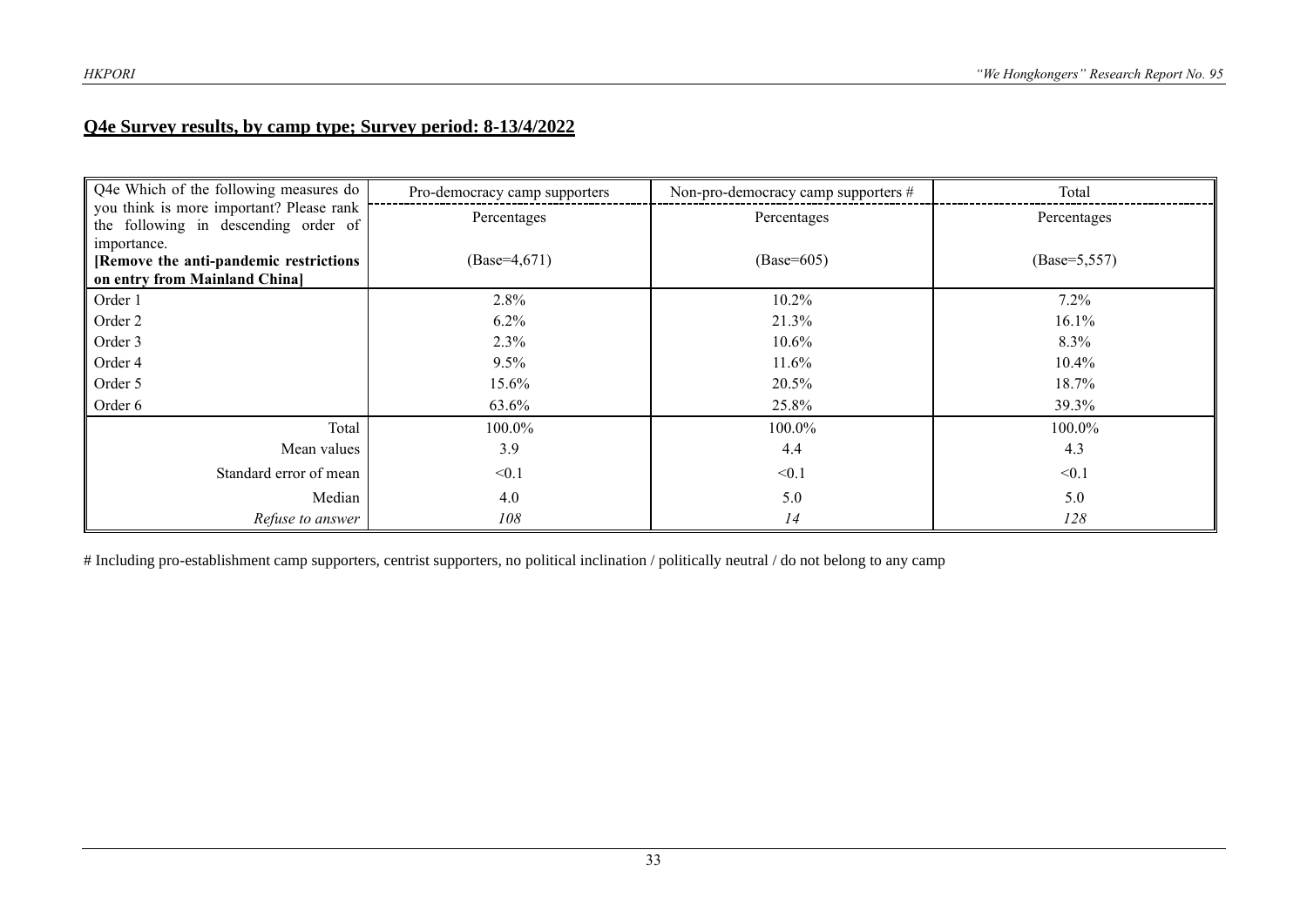#### **Q4f Survey results, by camp type; Survey period: 8-13/4/2022**

| Q4f Which of the following measures do                                                  | Pro-democracy camp supporters | Non-pro-democracy camp supporters # | Total           |
|-----------------------------------------------------------------------------------------|-------------------------------|-------------------------------------|-----------------|
| you think is more important? Please rank<br>the following in descending order of        | Percentages                   | Percentages                         | Percentages     |
| importance.<br>[Remove the anti-pandemic restrictions<br>on entry from other countries] | $(Base=4,755)$                | $(Base=611)$                        | $(Base=5, 652)$ |
| Order 1                                                                                 | 29.7%                         | 14.3%                               | 19.7%           |
| Order 2                                                                                 | 13.5%                         | 13.2%                               | 13.2%           |
| Order 3                                                                                 | 14.4%                         | 14.2%                               | 14.6%           |
| Order 4                                                                                 | $17.7\%$                      | $9.1\%$                             | 11.6%           |
| Order 5                                                                                 | 19.3%                         | 22.4%                               | 21.7%           |
| Order 6                                                                                 | 5.5%                          | 26.9%                               | 19.2%           |
| Total                                                                                   | 100.0%                        | 100.0%                              | 100.0%          |
| Mean values                                                                             | 3.9                           | 3.6                                 | 3.6             |
| Standard error of mean                                                                  | < 0.1                         | < 0.1                               | < 0.1           |
| Median                                                                                  | 4.0                           | 4.0                                 | 4.0             |
| Refuse to answer                                                                        | 24                            | 8                                   | 33              |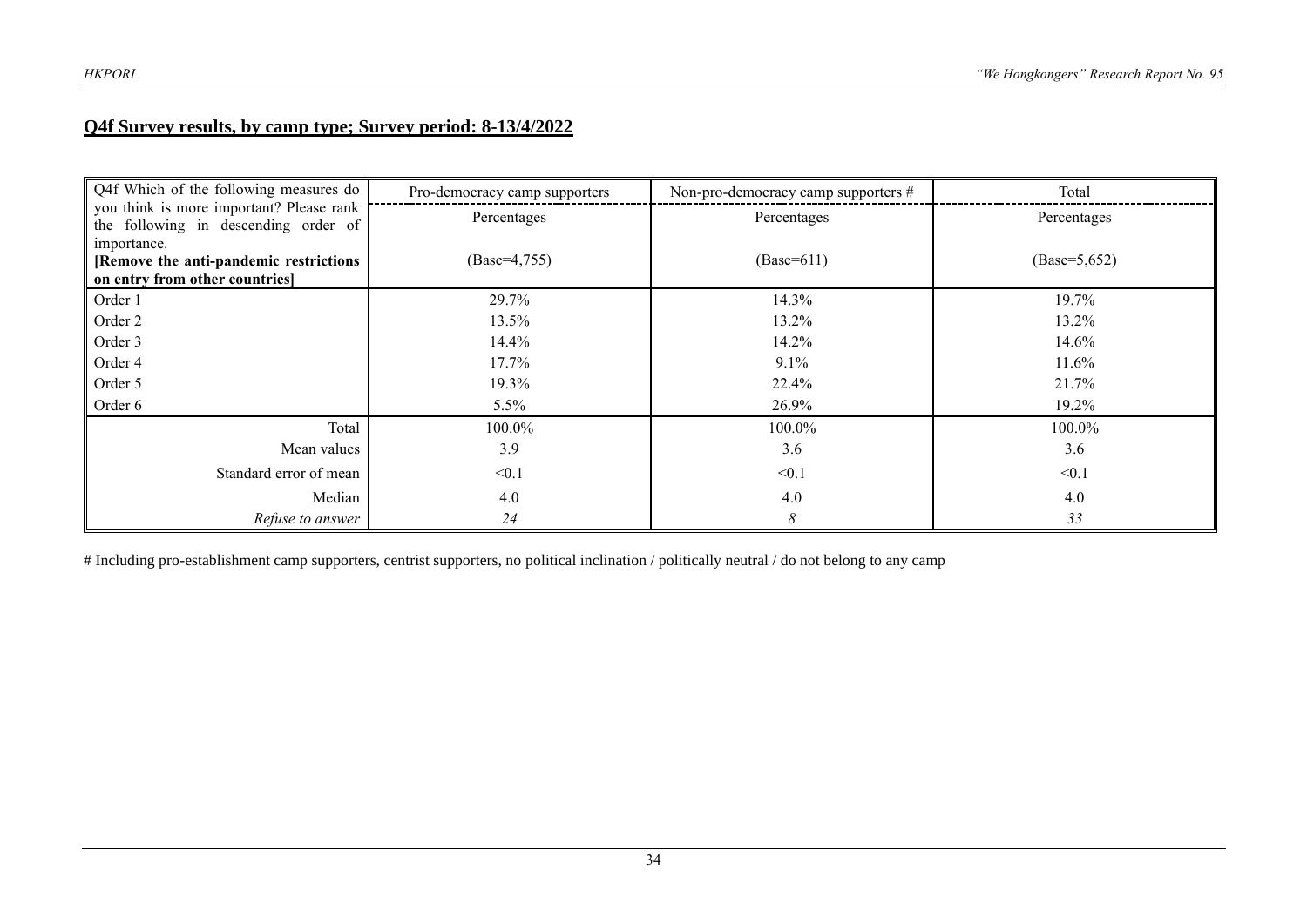#### **Appendix 4: Survey questionnaire (8-13/4/2022)**

#### **We Hongkongers & Community Health Survey**

Hong Kong Public Opinion Research Institute is politically neutral. We welcome different opinions. All personal data will be kept strictly confidential. You can fill in the questionnaire again to express your latest views. When we need to work on the data, your last submission will be used. For enquiries, please email us at panel@pori.hk.

Last updated: xxxx-xx-xx

Tentative next update: xxxx-xx-xx

#### \*Required

#### **Eligibility Confirmation**

**Are you a Hong Kong resident aged 12 or above (i.e., currently residing in Hong Kong)? \***

- o Yes
- o No

#### **We Hongkongers Series**

**The government had launched public consultation exercises before the 2022/23 Budget. Did you participate in the public consultation to express your opinions?**

- o Yes
- o No
- o Don't remember

**There are views that the government should issue more consumption vouchers (i.e., more than \$10,000) to the people in response to the economic pressure they are currently suffering under the pandemic. How much do you support or oppose the above measure?**

- o Strongly support
- o Somewhat support
- o Half-half
- o Somewhat oppose
- o Strongly oppose
- o Don't know / hard to say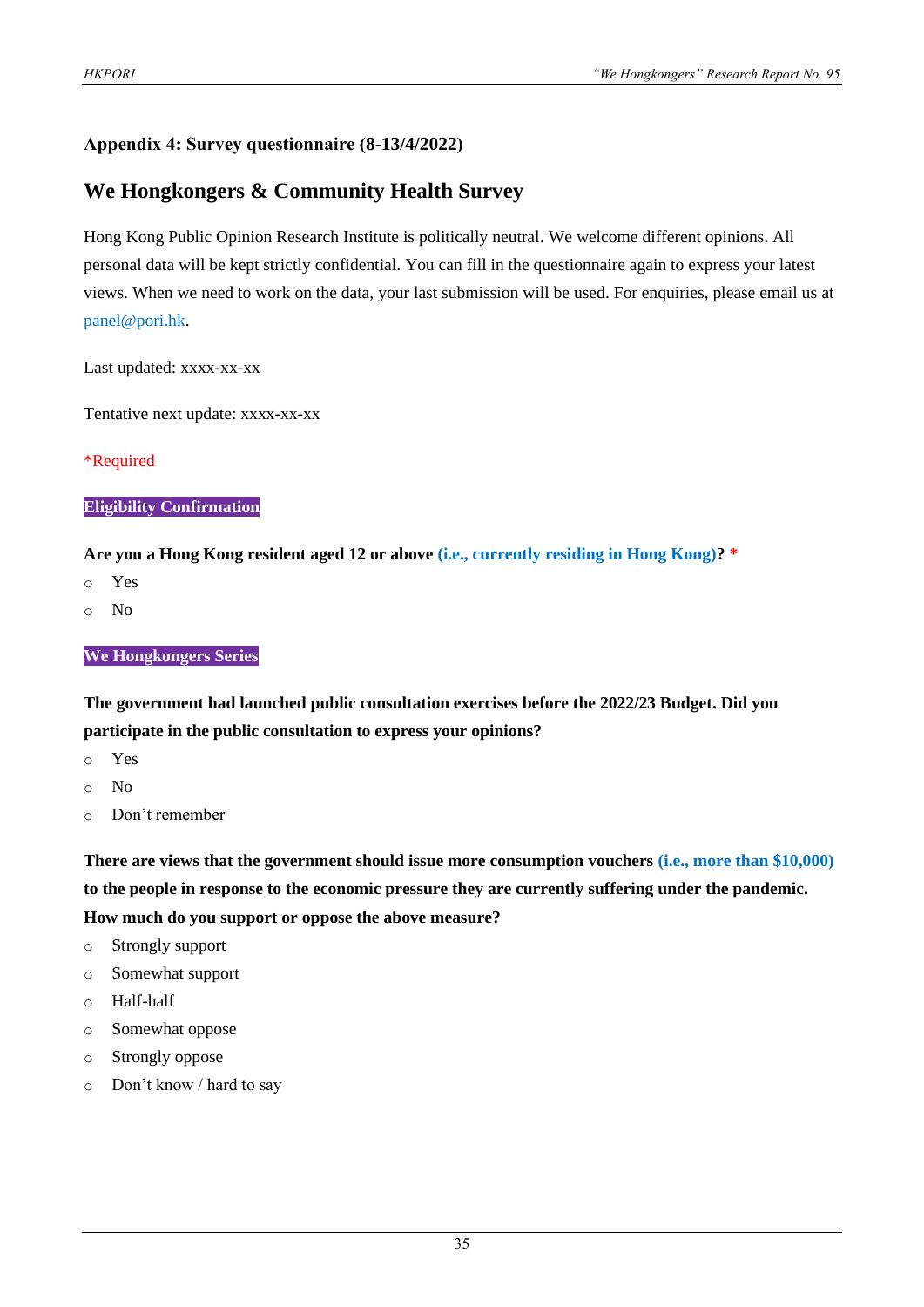**The consumption vouchers are now only issued to Hong Kong citizens aged 18 or above. How much do you support or oppose the government also issuing the consumption vouchers to Hong Kong citizens aged below 18?**

- o Strongly support
- o Somewhat support
- o Half-half
- o Somewhat oppose
- o Strongly oppose
- o Don't know / hard to say

#### **Which of the following measures do you think is more important? Please rank the following in descending order of importance.**

Revise housing, education and healthcare policies, so that people have more equal opportunities to improve their lives

Support small and medium enterprises to overcome the difficult times

Stimulate the economy and promote the development of different industries in Hong Kong

Build a liveable city

Remove the anti-pandemic restrictions on entry from Mainland China

Remove the anti-pandemic restrictions on entry from other countries

#### **Community Health**

#### **How likely do you think it is that you will contract novel coronavirus pneumonia over the next one month?**

#### (Please select the closest answer)

| $\circ$  | 0% chance (Certainly not) $\circ$ 20% chance         |        |            |
|----------|------------------------------------------------------|--------|------------|
| $\circ$  | 0.001% chance $(1 \text{ in } 100,000)$ o 25% chance |        |            |
| $\Omega$ | 0.01% chance $(1 \text{ in } 10,000)$ o 30% chance   |        |            |
| $\Omega$ | 0.1% chance $(1 \text{ in } 1,000)$                  | $\cap$ | 35% chance |
| $\circ$  | 1% chance $(1 \text{ in } 100)$                      |        | 40% chance |
| $\circ$  | 5% chance (1 in 20)                                  |        | 45% chance |
| $\Omega$ | 10% chance $(1 \text{ in } 10)$                      |        | 50% chance |
| $\circ$  | 15% chance                                           |        | 60% chance |

- o 70% chance
- o 80% chance
- o 90% chance
- o 100% chance (Certainly will)
- $\degree$   $\degree$  chance
- o Don't know / hard to say

#### **How satisfied or dissatisfied are you with the government's performance in handling novel coronavirus pneumonia?**

- o Very much satisfied
- o Somewhat satisfied
- o Half-half
- o Somewhat dissatisfied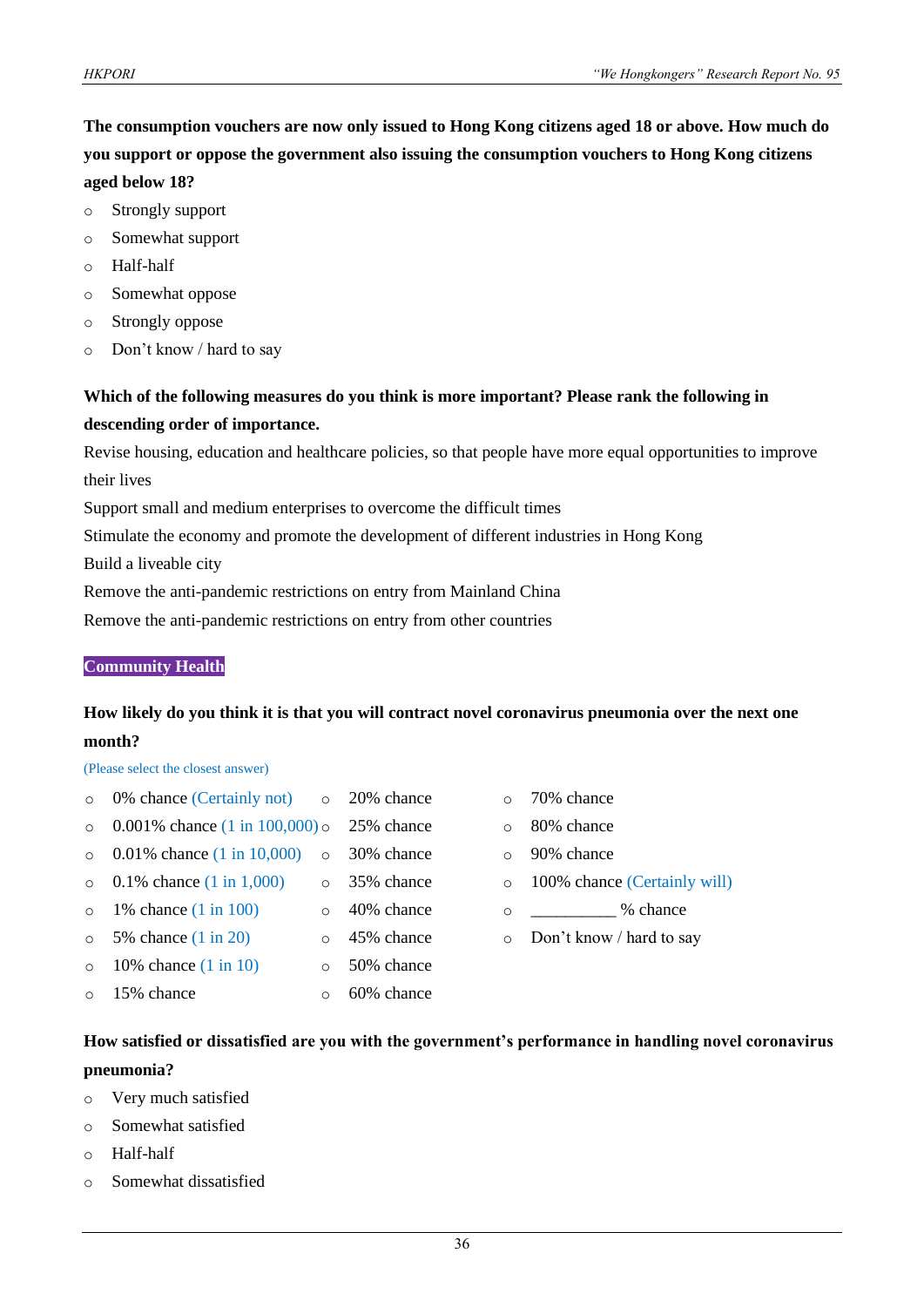- o Very much dissatisfied
- o Don't know / hard to say

#### **Other Opinions**

#### **Generally speaking, how satisfied or dissatisfied are you with the current …… in Hong Kong?**

(Randomise the three conditions)

|            | Very much | Somewhat  | Half- | Somewhat     | Very much    | Don't know / |
|------------|-----------|-----------|-------|--------------|--------------|--------------|
|            | satisfied | satisfied | half  | dissatisfied | dissatisfied | hard to say  |
| Political  |           |           |       |              |              |              |
| condition  |           |           |       |              |              |              |
| Economic   |           |           |       |              |              |              |
| condition  |           |           |       |              |              |              |
| Livelihood |           |           |       |              |              |              |
| condition  |           |           |       |              |              |              |

#### **Personal Information**

**This section is about personal information. If you have already provided relevant information in this survey series and have nothing to add or update, you may skip these questions. We will use the past data you provided in this survey series for analysis.**

- o I have already provided my personal information, and has nothing to add or update (skip questions on personal information)
- o Provide / update personal information now

#### **Gender**

- o Male
- o Female
- o Other

#### **Age**

| $\circ$  | _ years old     |          | $\circ$ 40 - 44     |
|----------|-----------------|----------|---------------------|
| $\circ$  | - 12 - 14       |          | $\circ$ 45 - 49     |
| $\circ$  | $15 - 17$       |          | $\circ$ 50 - 54     |
|          | $\circ$ 18 - 19 |          | $\circ$ 55 - 59     |
|          | $\circ$ 20 - 24 |          | $\circ$ 60 - 64     |
|          | $\circ$ 25 - 29 | $\Omega$ | $65 - 69$           |
| $\Omega$ | $30 - 34$       |          | $\circ$ 70 or above |
|          | $\circ$ 35 - 39 |          |                     |

#### **Educational attainment**